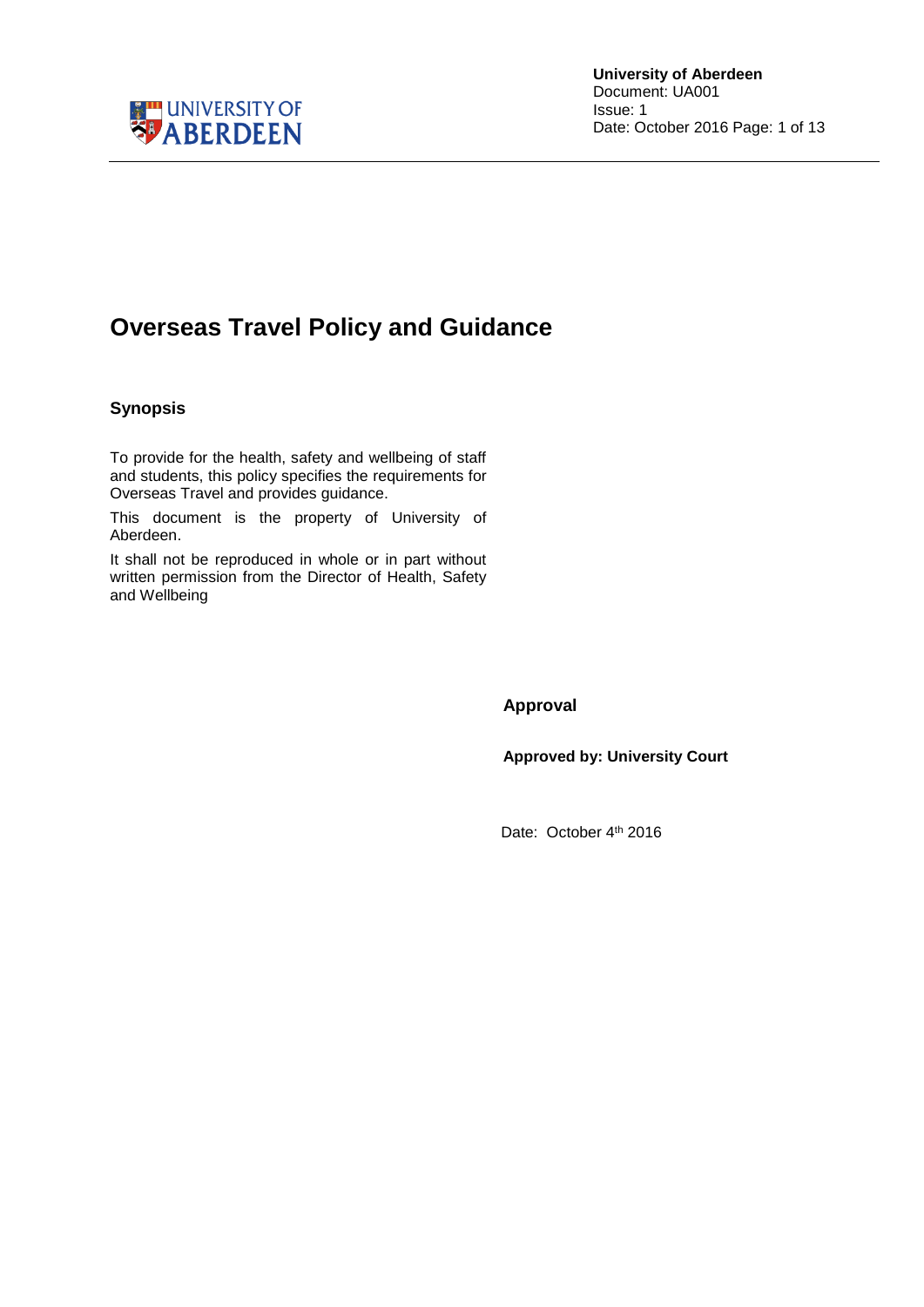

### <span id="page-1-0"></span>**Revision Record**

| <b>ISSUE</b> | <b>DATE</b>      | <b>REASON FOR REVIEW</b>                                                                                                                        |  |  |  |  |  |
|--------------|------------------|-------------------------------------------------------------------------------------------------------------------------------------------------|--|--|--|--|--|
| Draft 1      | May 2016         | New document for consultation                                                                                                                   |  |  |  |  |  |
| Draft 2      | June 2016        | Document modified in light of comments received from<br>International Team, VP of Internationalisation, Insurance and<br>Procurement colleagues |  |  |  |  |  |
| Draft 3      | <b>July 2016</b> | Document modified following comments at the UMG                                                                                                 |  |  |  |  |  |
| Draft 4      | September 2016   | For approval by the Court- Changes made following PNCC to<br>remove 'considerably' in section 13.                                               |  |  |  |  |  |
| Issue 1      | October 2016     | Approved by University Court                                                                                                                    |  |  |  |  |  |
|              |                  |                                                                                                                                                 |  |  |  |  |  |

#### **DISTRIBUTION:**

To: Principal, Senior Vice Principal, Vice Principal, Directors, Heads of School, University Safety Committee, Local Safety **Coordinators** 

StaffNett -

http://www.abdn.ac.uk/safety/resources/personal/travel/

#### <span id="page-1-1"></span>**Implementation**

From receipt after approval, unless a specific date agreed.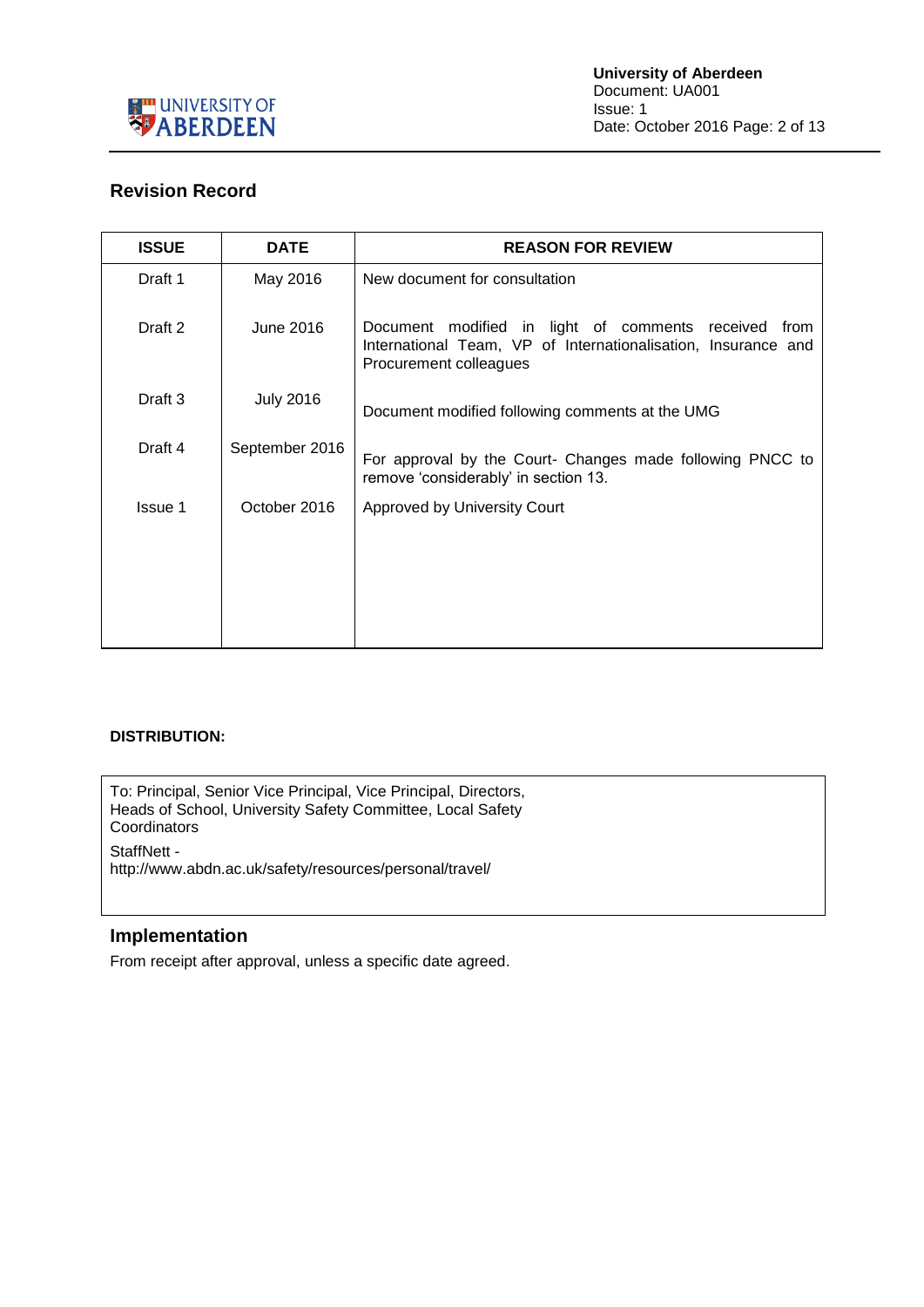

#### **Contents:**

| Synopsis        |                             |                                     | 1                |  |  |  |  |
|-----------------|-----------------------------|-------------------------------------|------------------|--|--|--|--|
| Approval        |                             |                                     | 1                |  |  |  |  |
|                 | <b>Revision Record</b>      |                                     | $\overline{c}$   |  |  |  |  |
|                 | Implementation              |                                     | $\overline{2}$   |  |  |  |  |
|                 |                             |                                     |                  |  |  |  |  |
| <b>POLICY</b>   |                             |                                     | 4                |  |  |  |  |
|                 | <b>GUIDANCE</b>             |                                     | 5                |  |  |  |  |
|                 |                             | <b>BEFORE TRAVEL</b>                | 5                |  |  |  |  |
| 1               |                             | <b>Risk Assessment</b>              | 5                |  |  |  |  |
| 2               | Logistics                   |                                     | $\sqrt{5}$       |  |  |  |  |
|                 | 2.1                         | Visa                                | 5                |  |  |  |  |
|                 | 2.2                         | Accommodation                       | 5                |  |  |  |  |
|                 | 2.3                         | <b>International Flights</b>        | 6                |  |  |  |  |
|                 | 2.4                         | Insurance                           | 6                |  |  |  |  |
|                 | 2.5                         | Freight                             | 6                |  |  |  |  |
|                 | 2.6                         | Luggage                             | 6                |  |  |  |  |
|                 | 2.7                         | Currency                            | $\overline{7}$   |  |  |  |  |
| 3               | Health                      |                                     | 7                |  |  |  |  |
|                 | 3.1                         | Vaccinations                        | $\overline{7}$   |  |  |  |  |
| 4               | Security                    |                                     | 8                |  |  |  |  |
| 5               |                             | Communication                       | 8                |  |  |  |  |
|                 | 5.1                         | <b>Contact Information</b>          | 8                |  |  |  |  |
|                 | 5.2                         | <b>Emergency Contacts</b>           | 8                |  |  |  |  |
|                 | 5.3                         | Mobile Phone                        | 8                |  |  |  |  |
| 6               |                             | Documentation to Consider           | 9                |  |  |  |  |
|                 | 6.1                         | Next of Kin Information             | 9                |  |  |  |  |
|                 | 6.2                         | Documentation                       | 9                |  |  |  |  |
|                 | 6.3                         | <b>Personal Affairs</b>             | 9                |  |  |  |  |
| 7               |                             | Work-Related                        | 9                |  |  |  |  |
|                 | 7.1                         | Presentations                       | 9                |  |  |  |  |
|                 |                             | <b>WHILE OVERSEAS</b>               | 9                |  |  |  |  |
| 8               |                             | <b>Personal Security Principles</b> | $\boldsymbol{9}$ |  |  |  |  |
|                 |                             | POSSIBLE ISSUES ON ARRIVAL          | 10               |  |  |  |  |
| 10 <sub>1</sub> |                             | Communication                       | 10               |  |  |  |  |
| 11              |                             | Emergencies                         | 10               |  |  |  |  |
| 12 <sub>2</sub> |                             | Accommodation                       | 10               |  |  |  |  |
| 13              | <b>Driving Abroad</b><br>11 |                                     |                  |  |  |  |  |
|                 |                             | <b>GENERAL CHECKLIST</b>            | 12               |  |  |  |  |
|                 |                             |                                     |                  |  |  |  |  |

APPENDIX- RISK ASSESSMENT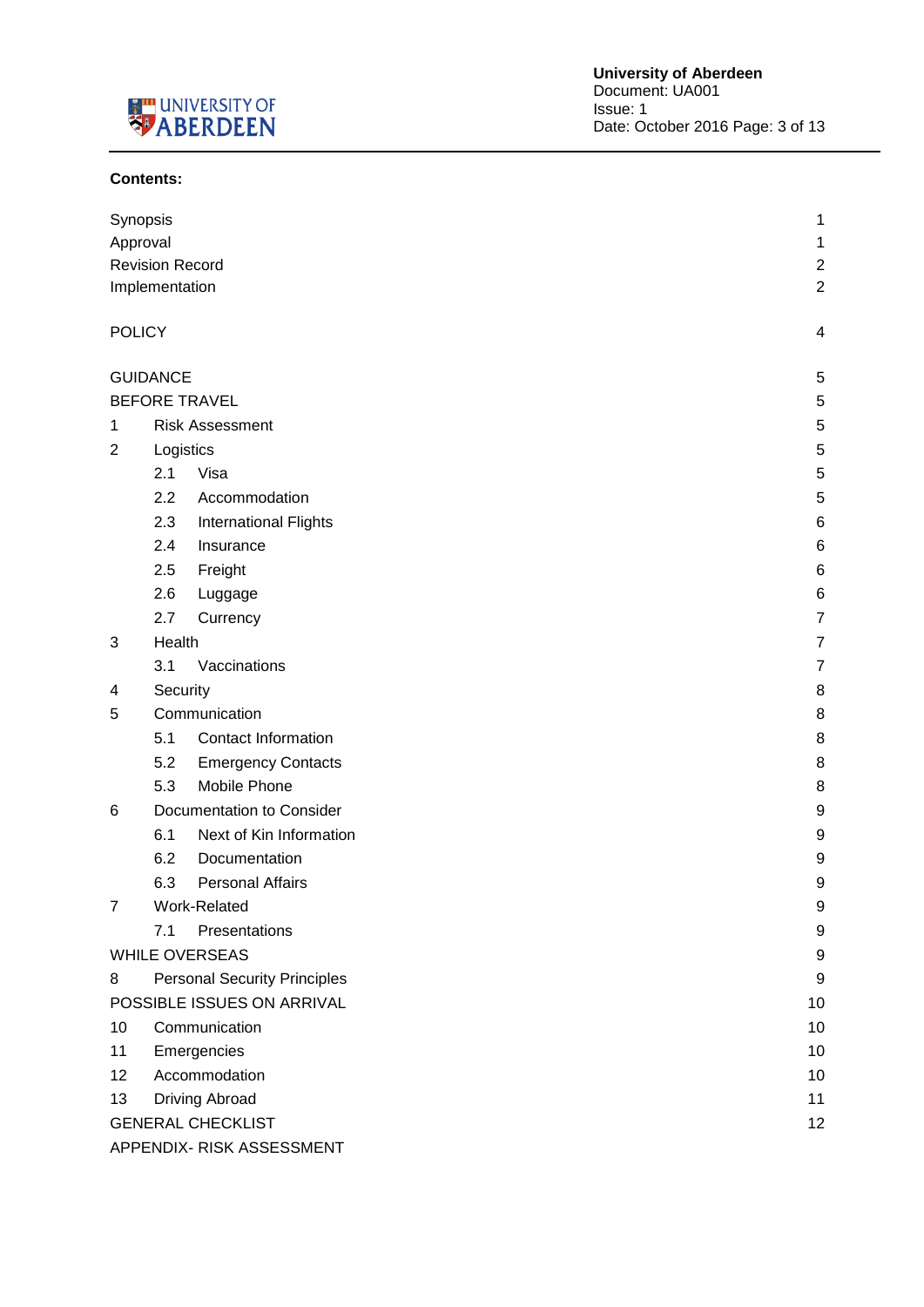

### <span id="page-3-0"></span>**POLICY**

In the interests of health, safety and wellbeing, staff and students who are required to travel on University business and projects must ensure that in advance of travel, they:

1. Check travel information provided by the Foreign and Commonwealth Office (FCO) [\(https://www.gov.uk/foreign-travel-advice](https://www.gov.uk/foreign-travel-advice)*)*:

On their website under "travel advice", the Foreign and Commonwealth Office (FCO) lists

- a) Countries, and parts of countries, to which the FCO advises against all travel and
- b) Countries, and parts of countries, to which the FCO advises against all but essential travel.

For staff or students required to travel to *any* of the countries, or parts of countries, listed in either (a) or (b)

- Permission for travel must be obtained from the Head of School or Department or the University Secretary;
- Flights should be arranged through the University-approved travel agency (Key Travel) ;
- Staff and students should adhere to advice provided by both the Travel Agent and the Airline;
- 2. Complete a risk assessment using the standard template (see appendix) if the trip involves any of the following:
	- a. Field work
	- b. Work in a host location
	- c. Exhibition
	- d. Driving (see section 7 of guidance)
	- e. FCO advises against all travel or against all but essential travel
- 3. Complete insurance details on the University website [http://www.abdn.ac.uk/staffnet/working](http://www.abdn.ac.uk/staffnet/working-here/travel-372.php)[here/travel-372.php.](http://www.abdn.ac.uk/staffnet/working-here/travel-372.php) It shows the travel insurance policy and has an application form – the form must be completed noting any special equipment. Once completed a reference number and a 24 hour emergency telephone number will be sent via email which should be kept at all times and used in case of any problems when overseas. There is also information on how to register for advice and guidance and other assistance services provided by the insurer through GlobeCover [https://www.aig.co.uk/globecover\)](https://www.aig.co.uk/globecover).

Contact the University's Insurance Section for advice if necessary (insurance@abdn.ac.uk) to discuss any particular travel insurance requirements.

4. Provide contact details and itinerary to school or department so that the University can render timely assistance in the event of an emergency.

**Note:** Staff and students, who are concerned about traveling abroad on University business, should address these concerns to the Head of School or Department.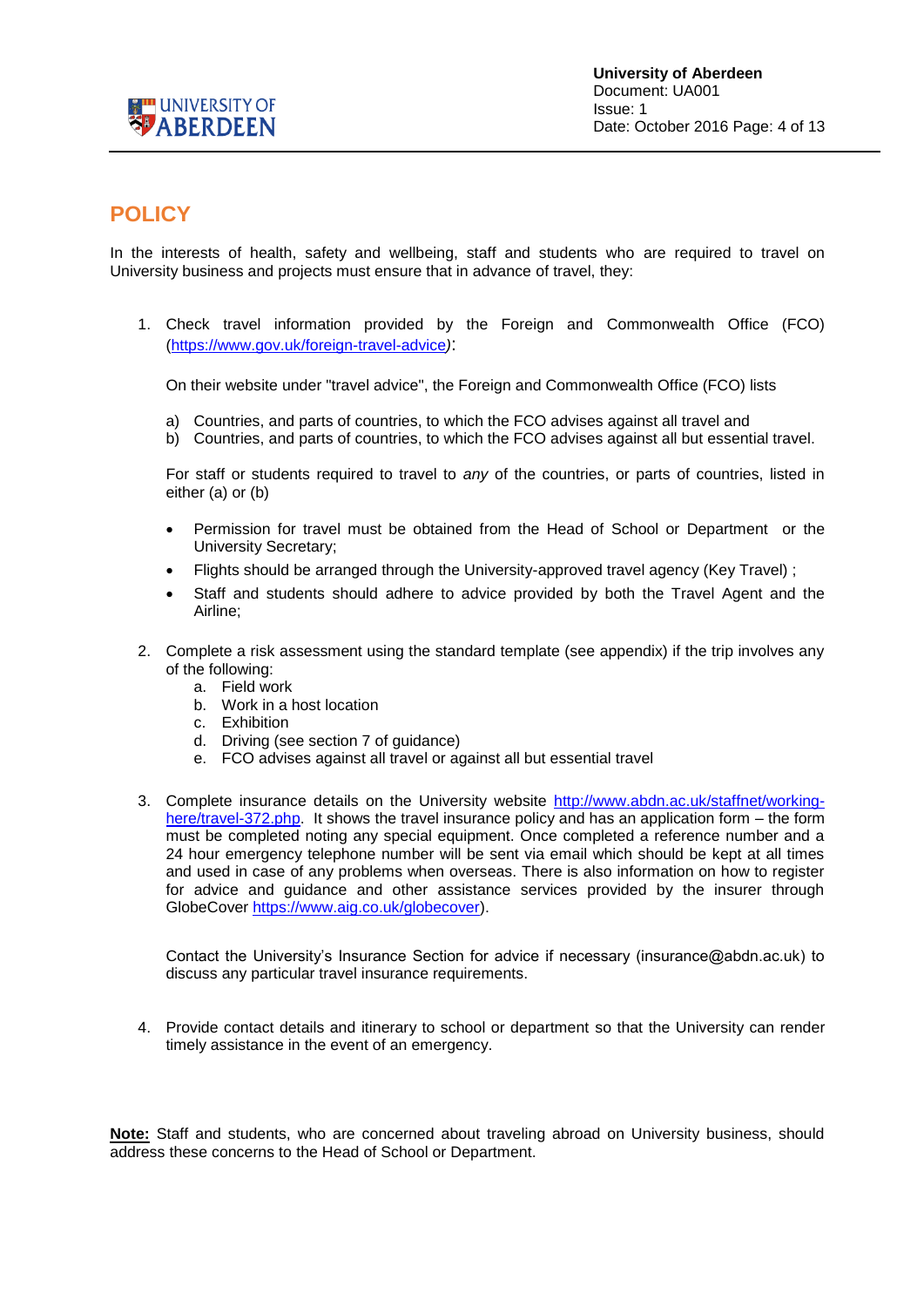

### <span id="page-4-0"></span>**GUIDANCE**

The following guidance is provided as a supplement to the Policy to enable a safe and healthy travel experience. By following this guidance, risks associated with the travel can be carefully managed by the traveller and will also enable the University to react to emergency situations and provide assistance to the traveller as quickly as possible.

### <span id="page-4-1"></span>**BEFORE TRAVEL**

#### <span id="page-4-2"></span>**1 Risk Assessment**

In order to ensure that risks are properly considered and correct procedures are followed, a risk assessment should be completed using the standard template (see appendix), if the travel involves any of the following:

- Field work as part of a University project
- Work in a host location such as a laboratory or research station etc.
- Exhibition of work or University or a recruitment fair
- Driving on University business
- FCO advises against all travel or all but essential travel to the country or part of the country

#### <span id="page-4-3"></span>**2 Logistics**

<span id="page-4-4"></span>2.1 Visa

Check for information on visa requirements when making travel plans. A useful website and service to corporate travellers is provided by an independent company CIBT (www.uk.cibt.co). If a visa is required, the relevant applications can be downloaded from the website. Applications can then either be made directly through CIBT, or the University Travel agent, Key Travel (*[www.keytravel.com/uk/](http://www.keytravel.com/uk/)*).

#### <span id="page-4-5"></span>2.2 Accommodation

Accommodation should be confirmed before travel. A copy of the booking confirmation should be taken, along with any reservation numbers.

When booking a hotel, the following facilities should be as standard:

- 24 hour front desk staffing
- Security staff
- Electronic / key room locks
- Peephole in doors, self-locking, security chain and double locking facilities.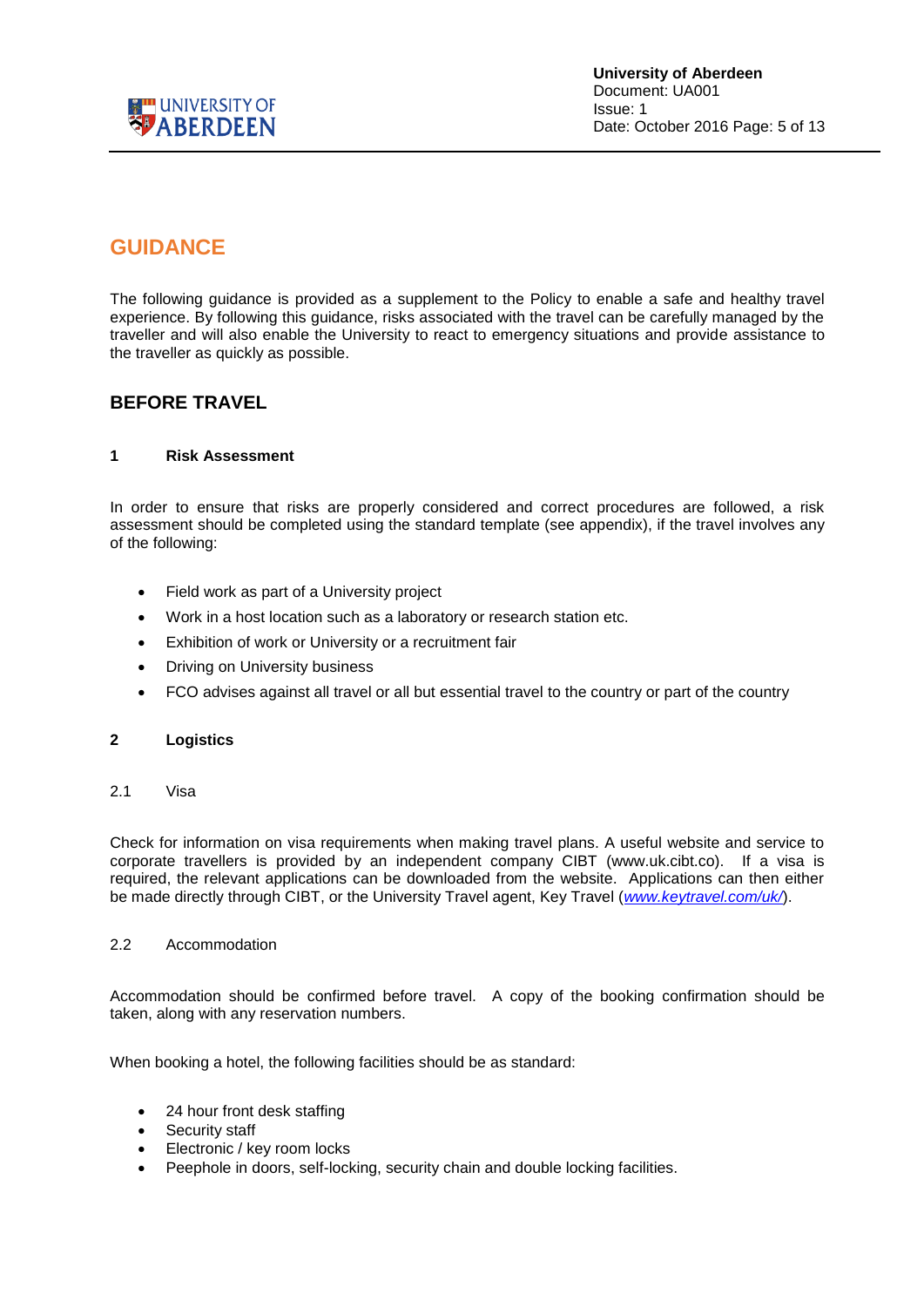

#### <span id="page-5-0"></span>2.3 International Flights

International flights should be booked through Key Travel (*[www.keytravel.com/uk/\)](http://www.keytravel.com/uk/),* the official University travel agent. If a cheaper flight is available elsewhere and Key Travel cannot match it, the cheaper option can be booked in line with the current travel policy. Once the international flight is booked, the e-ticket number allows check-in online before arriving at the airport.

Staff are reminded that when flights and/or accommodation are booked through Key Travel then the records are held detailing who from the University has booked flights, the destinations and the itinerary etc. This information is invaluable should any incidents occur (e.g. the volcanic ash from Iceland and the recent incident at Brussels airport). Key Travel know immediately who is travelling with them at the time and who will be impacted by any events - they make contact with the travellers involved so action can be taken to assist them and they will immediately inform the University. Travel booked with alternative providers will not be covered by this level of service.

Internal flights can also be booked via Key Travel, or alternatively booked online.

To prevent dehydration and fatigue, on long haul flights drink lots of water, reduce intake of caffeine and alcohol, and do stretching exercises during the flight.

#### <span id="page-5-1"></span>2.4 Freight

Freight is usually co-ordinated via DJG *(www.djg[efsl.co.uk\)](http://www.djgefsl.co.uk/) for* British Council exhibitions. However, if taking part in an independent visit and a large amount of material is to be sent on ahead, this is best done via DHL *[\(http://www.dhl.co.uk/en.html\)](http://www.dhl.co.uk/en.html)*. Freight can either be sent to the hotel of stay or a particular conference or meeting venue. Take a copy of what freight has been sent and where. It is advisable to take photographs of the freight before it is packed and sent.

#### <span id="page-5-2"></span>2.5 Luggage

The luggage allowances vary between airlines and it is important that the luggage allowance is checked before travelling as some airlines limit the amount of luggage economy passengers can check in and impose significant additional charges for those that go over the limit.

Things to remember:

- Use inconspicuous luggage
- Don't over pack
- Cultural be aware of the customs of the country being visited and pack clothing accordingly
- Combination locks these are better than keys (TSA lock recommended)
- Pack laptops in carry-on bags
- Take photographs of the luggage, this will help airlines or their agents with identification and retrieval of the luggage should it go missing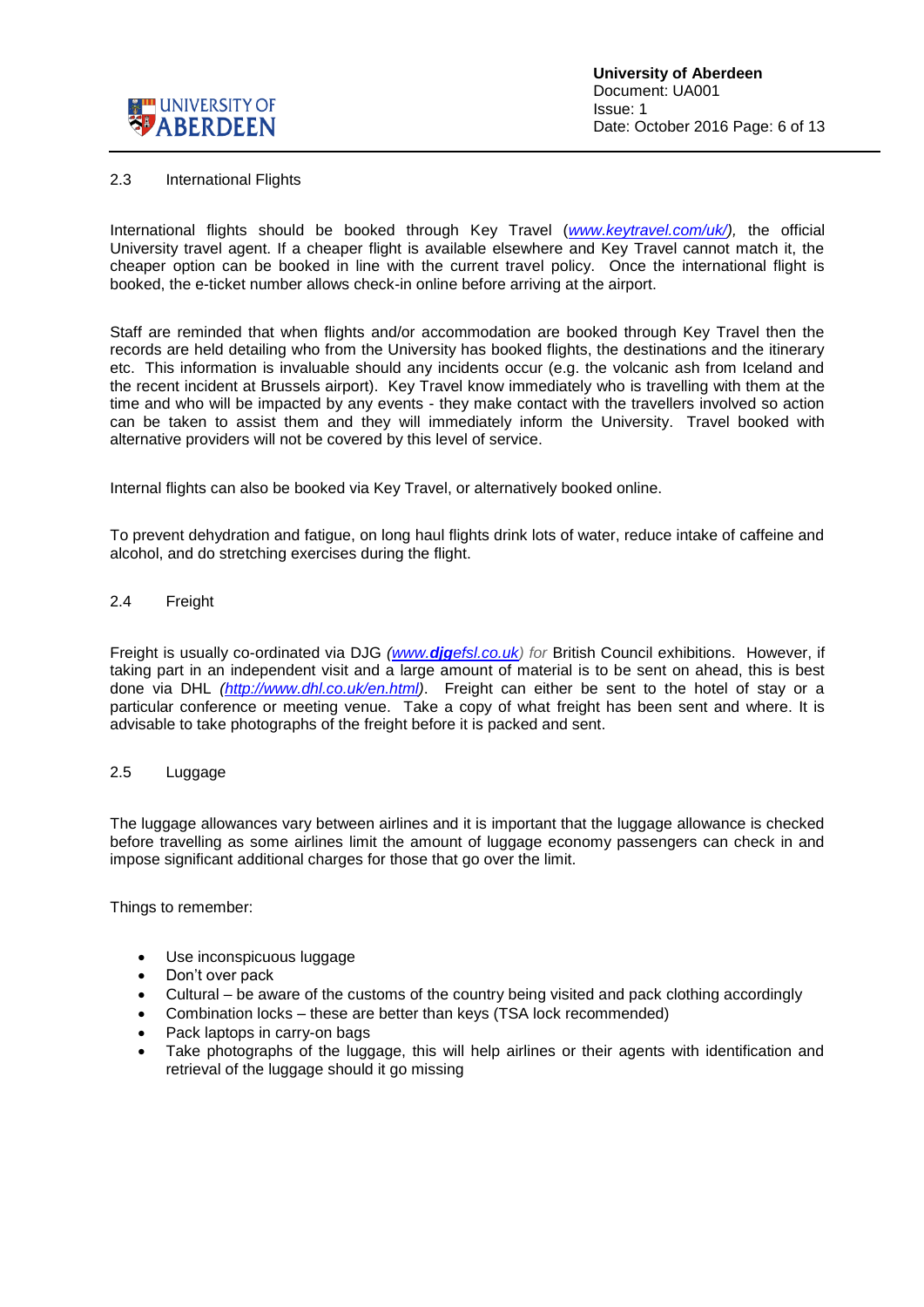

#### <span id="page-6-0"></span>2.6 Currency

There are a number of websites that can be used for currency conversions e.g*.<http://www.xe.com/ucc/>* or *<http://markets.ft.com/ft/markets/currencies.asp>* Staff are responsible for organising their own currency before travel. Cash advances in Sterling from the cash office can be organised. See http://www.abdn.ac.uk/staffnet/working-here/expenses-and-advances-582.php

Credit cards are accepted at all major hotels, therefore, cash is only likely to be needed for general subsistence such as taxis, meals etc. Cash withdrawal from local cash machines may incur charges by the banks and this will vary depending on the country (please note, money cannot be withdrawn from the University credit card) – the Lonely Planet (*[www.lonelyplanet.com/](http://www.lonelyplanet.com/)*) is a good source of information on local currency.

Where possible take small bills for the destination country.

#### <span id="page-6-1"></span>**3 Health**

<span id="page-6-2"></span>3.1 Vaccinations

Ensure vaccinations for international travel are up-to-date for the country before travel. This can be done via University Occupational Health Service (GO Health Services 01224 553663) or GP's surgery or a travel clinic. This may need to be done a couple of months in advance as certain vaccinations require a number of doses.

Things to remember:

- Depending on length of journey and destination it is advisable to have a dental check-up before travelling
- Ensure vaccinations are up to date
- Ensure all vaccinations are documented on an international vaccination certificate (this is particularly important for yellow fever and meningitis for certain countries). Keep the documentation for travel.
- Carry a note of any medication allergies (it is also sensible to have this translated to the language of the country of destination)
- Carry a first aid kit (including e.g. paracetamol, ibuprofen, plasters, antiseptic cream, insect repellent, bite cream) or contact University Health Service (GO Health Services 01224 553663) for a travel kit
- Take any necessary prescription drugs (and related documentation). Ensure that any medication or drugs are actually allowed in a given country, for example, any codeine based drugs are NOT allowed in the Gulf countries.
- An extra pair of glasses if needed
- Know your blood group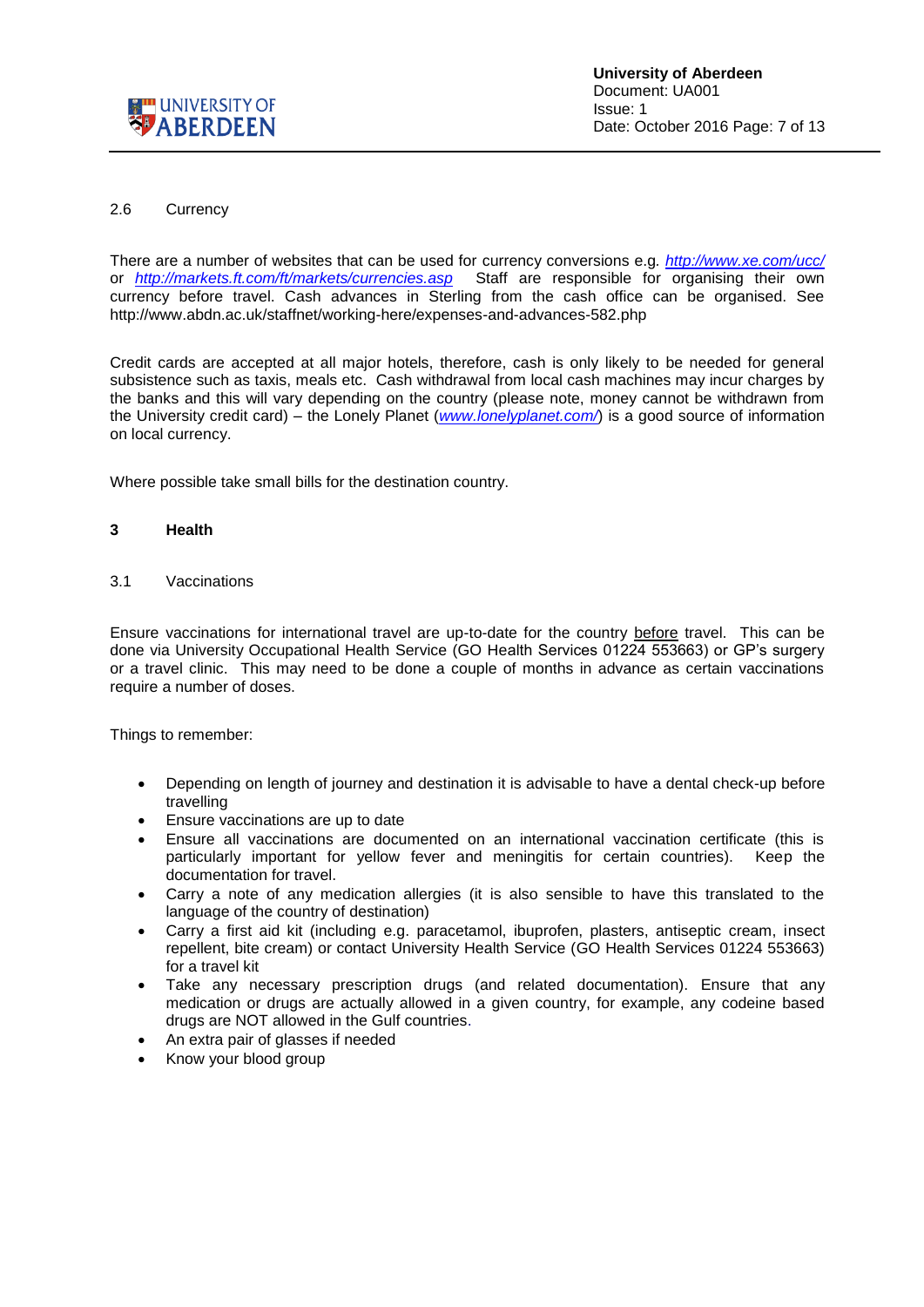

#### <span id="page-7-0"></span>**4 Security**

Be aware of and understand the local security situation. As a general security tip, consider carrying a throw away wallet which would contain a small amount of currency, redundant cards etc which can be given away if a situation arises. The same can also be done for a mobile phone.

Alerts re incidents that happen globally are available through Red24.com and by signing up to daily red24 email alerts. Go to<https://www.red24.com/affiliate/acebusinessclass/> and use password 7796 to enter email address. In addition to this sign up to text alerts – these would need to detail a specific region but would allow sign up for individual trips to ensure update on any issues for that country before travel.

In the event of any crisis in the country contact the FCO for help and advice, on (+44) (0) 207 008 1500. Also, take time to read guidance given by the FCO on *[https://www.gov.uk/guidance/how-to-deal-with-a](https://www.gov.uk/guidance/how-to-deal-with-a-crisis-overseas)[crisis-overseas](https://www.gov.uk/guidance/how-to-deal-with-a-crisis-overseas)*

#### <span id="page-7-1"></span>**5 Communication**

#### <span id="page-7-2"></span>5.1 Contact Information

When completing schedule it is important to have all the contact information for the various meetings being attended in case there is a change of plan during the visit, or running late etc. Also if travelling to e.g. China, taxi drivers can often not read Roman letters, always have a copy written in Chinese as well, including a card with details of the hotel for the return journey. Alternatively, it can be useful to call the person you are travelling to meet and have them give the address and any other directions to the driver.

Staff travelling overseas must ensure that they leave a schedule of their activities including their flight, accommodation and meeting details with a departmental contact. Remember to leave your contact details with your family as well.

#### <span id="page-7-3"></span>5.2 Emergency Contacts

Take emergency contact numbers (e.g. a departmental contact and the number of the University's security 24 hour line – 44 1224 273939). In addition, take the address and phone number of the British Embassy, High Commission or consulate for each country being visited.

(University's Safezone app, where available is vital means of summoning help and assistance in the event of an emergency. Make sure you have the app downloaded on to the phone you intend to use while travelling).

#### <span id="page-7-4"></span>5.3 Mobile Phone

Make sure the departmental contact has your mobile number to make contact on in the event of an emergency. Make sure that the mobile phone will work in the country of travel and set it up to work overseas by contacting the service provider before travel.

If travelling with a group it is advisable to ensure there is some variance in the networks for mobile phones to ensure the maximum likelihood of reception should the group need to contact someone in an emergency.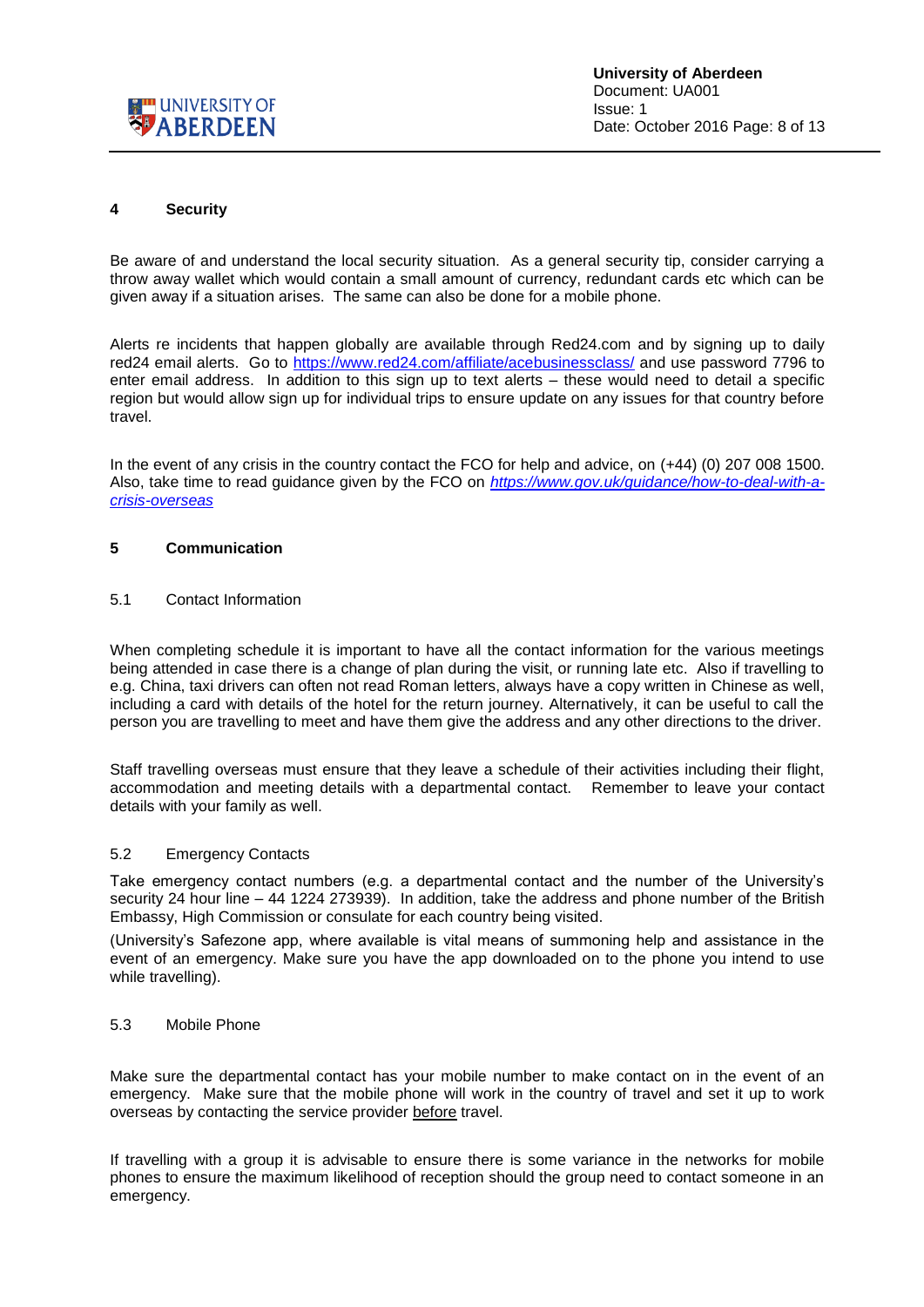

#### <span id="page-8-0"></span>**6 Documentation to Consider**

<span id="page-8-1"></span>6.1 Next of Kin Information

Update the next of kin information both with HR and department or school before travel.

#### <span id="page-8-2"></span>6.2 Documentation

Make copies of your passport, carry one copy and leave one copy either at home or with the department, where it can be reached if something goes wrong abroad. Another idea is to send a scan of the relevant page to your email account or photograph the relevant key pages. Also leave a note with the next of kin of your blood group, a list of vaccinations and dates and any allergies.

#### <span id="page-8-3"></span>6.3 Personal Affairs

It is good practice to ensure all personal affairs are up to date.

#### <span id="page-8-4"></span>**7 Work-Related**

#### <span id="page-8-5"></span>7.1 Presentations

When taking presentations, don't assume that the computing facilities will be of the same standard as the UK. It is advisable to bring own lap top if possible, but in addition have the presentation saved on a memory stick and also email any presentations to own email address.

#### <span id="page-8-6"></span>**WHILE OVERSEAS**

#### <span id="page-8-7"></span>**8 Personal Security Principles**

Travellers can often trace their personal security problems down to lack of planning and general awareness. Good security habits will enhance rather than detract from travel experience. Things to consider are:

- Dress always dress for the area being visited
- Confidence and Authority show polite confidence and authority in conduct
- Routine vary daily routine if possible
- Alert be alert at all times
- Suspicious be suspicious at all times
- Methodical adopt a personal security plan and stick to it
- Anonymous blend in with the group
- Communication always keep someone informed of travel movements
- Planning do not publicise travel plans except to immediate contacts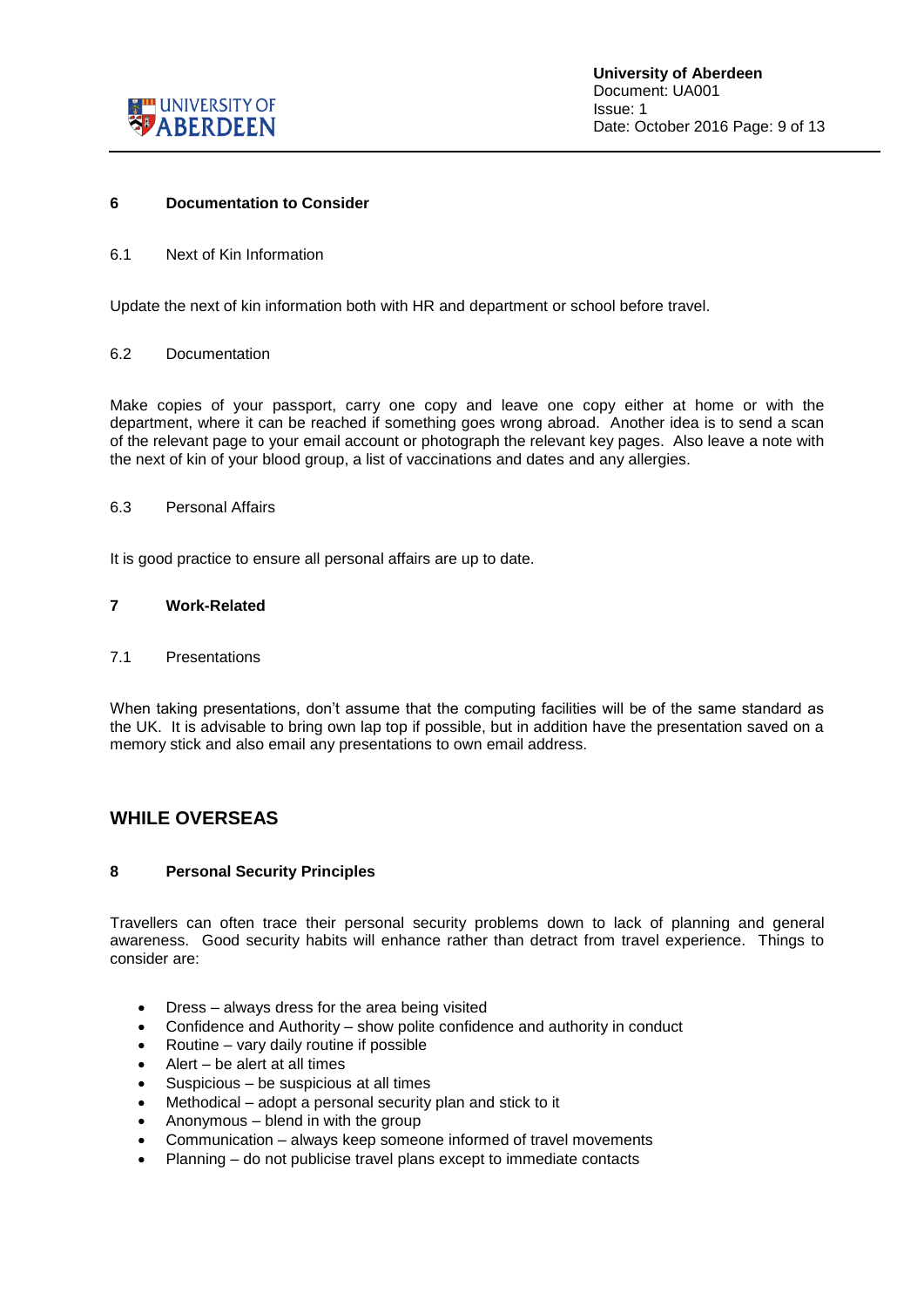

### <span id="page-9-0"></span>**POSSIBLE ISSUES ON ARRIVAL**

When arriving in a foreign airport, things to think about are:

- Ensure luggage hasn't been tampered with
- Be aware of possibility of pickpockets
- Be aware of the travel options from the airport only use authorised taxis or pre-arranged transport
- Avoid friendly strangers
- Ensure all valuables are not kept in one place e.g. use money belt, throw away wallet etc

#### <span id="page-9-1"></span>**10 Communication**

When travelling overseas, check in with the office either via email or phone every time location is changed. Before leaving for an overseas trip, agree with a designated person frequency of call/email to confirm that all is well. The frequency of this may be increased depending on the country of destination.

#### <span id="page-9-2"></span>**11 Emergencies**

It is advisable to have a small grab bag in case of emergencies which can be 'grabbed' if having to evacuate the hotel e.g. in the case of fire. What should be included will vary on the region and the level of risk. Examples of what should be included are:

- Important documents e.g. passport
- Money
- Phone / charger / adaptor
- Water
- Medication / first aid box
- House keys
- Contact numbers
- Torch
- Hat
- **Jumper**
- Energy bar

#### <span id="page-9-3"></span>**12 Accommodation**

When checking in, it is important not to disclose the room number to anyone unwittingly or unnecessarily. Once checked-in be aware of the fire escapes and evacuation points. Depending on the region being visited and the location of the evacuation point, consider an alternative evacuation point if concerned about safety and security.

It is worth noting that key cards can hold credit card details, depending on the system the hotel uses, therefore it is advisable to bring the room key back with and then dispose of it by shredding.

Note all the advice above will depend on the region or country being visited.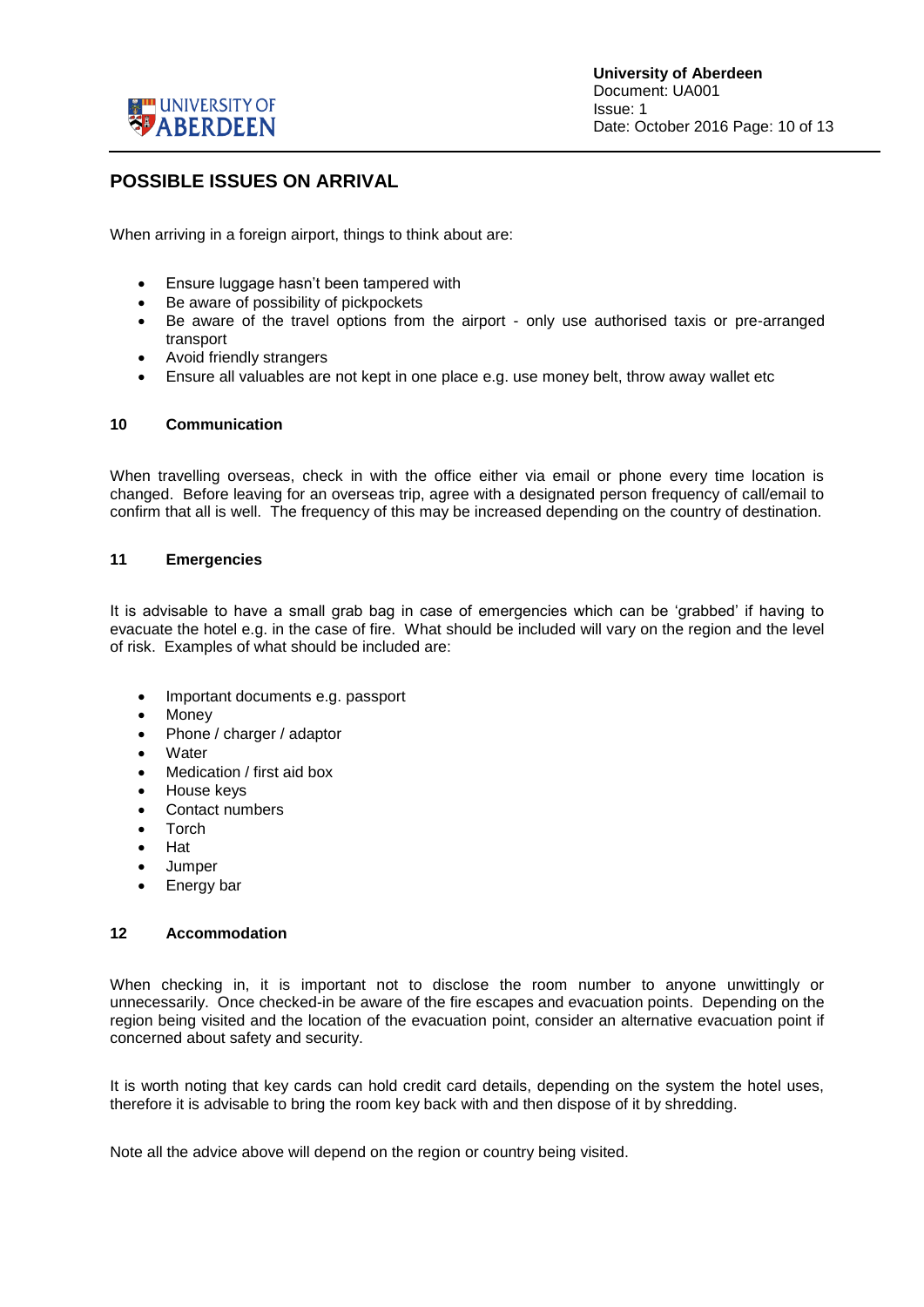

#### <span id="page-10-0"></span>**13 Driving Abroad**

The University strongly advises against driving immediately after an outbound flight into a significantly different time zone (of +/- 3 hours). The research has shown that in such situations a driver is at an increased risk of crashing because of fatigue which is often compounded by unfamiliarity with the route, driving on the opposite side of the road to the UK and unfamiliarity with the vehicle and vehicle controls. The risk is not similar upon returning to UK but the driver should assess their own fitness to drive immediately after the return flight to UK. It is recommended that alternative means are used to get back home instead of driving if the driver feels tired or unwell or the driving time is greater than one hour.

There are several aspects to consider when driving abroad. While renting a car to get about offers flexibility and independence, it requires a specific risk assessment to take into consideration the Country, the road infrastructure, the security situation, knowledge and understanding of local driving rules and regulations and familiarity with the route. It is best to avoid driving and use alternatives means of transport like public transport or a taxi from an officially recognised or registered source.

There is useful guidance and tips available on the UK Government website and it is highly recommended that those driving abroad consult [https://www.gov.uk/driving-abroad.](https://www.gov.uk/driving-abroad)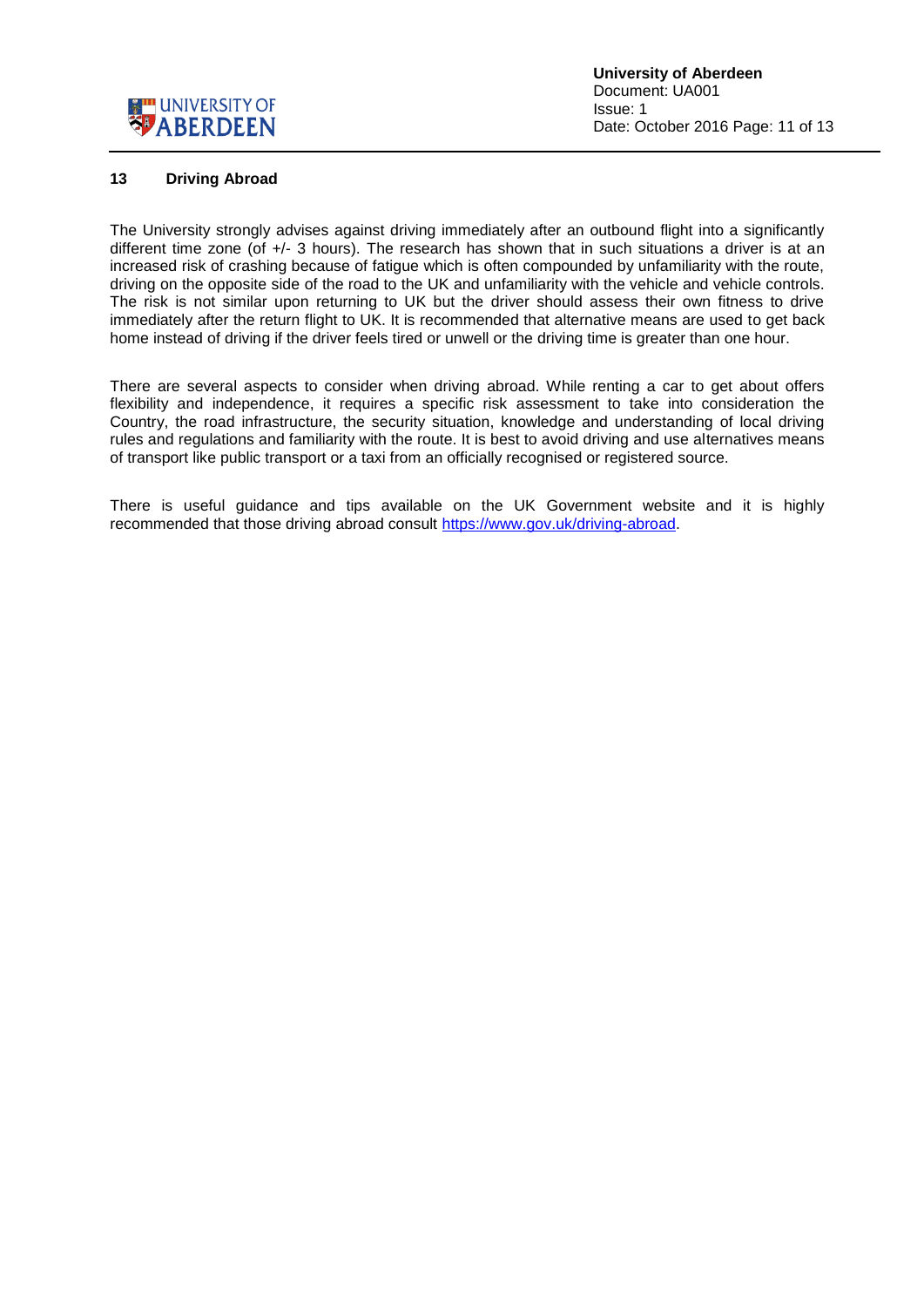

### <span id="page-11-0"></span>**GENERAL CHECKLIST**

- FCO advice
- Risk assessment
- Insurance
- Passport / Visa (if required)
- Money / Credit cards
- First Aid box
- Vaccination documentation (if required)
- Paper copy of trip schedule and booking confirmations for flights and hotels
- Key contact numbers (both in the office and in destination country)
- Printed copy of insurance numbers
- Laptop
- **•** Business Cards
- Presentations (if required)
- Adaptor
- Mobile Phone / Charger
- Travel pillow / wet wipes for the plane
- Gifts (if required as give-aways)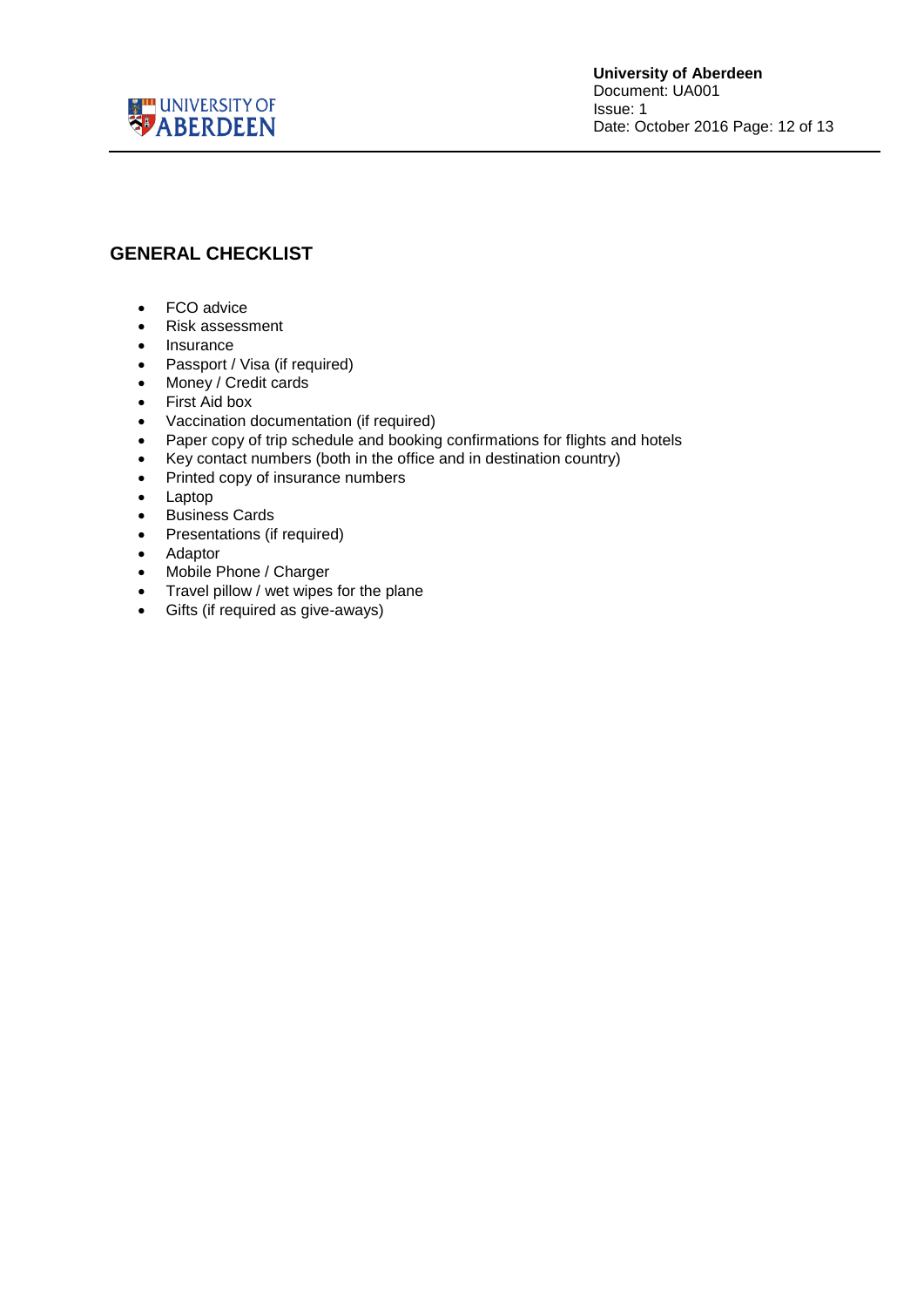

**University of Aberdeen** Document: UA001 Issue: 1 Date: October 2016 Page: 13 of 13

#### **APPENDIX – RISK ASSESSMENT**

See below.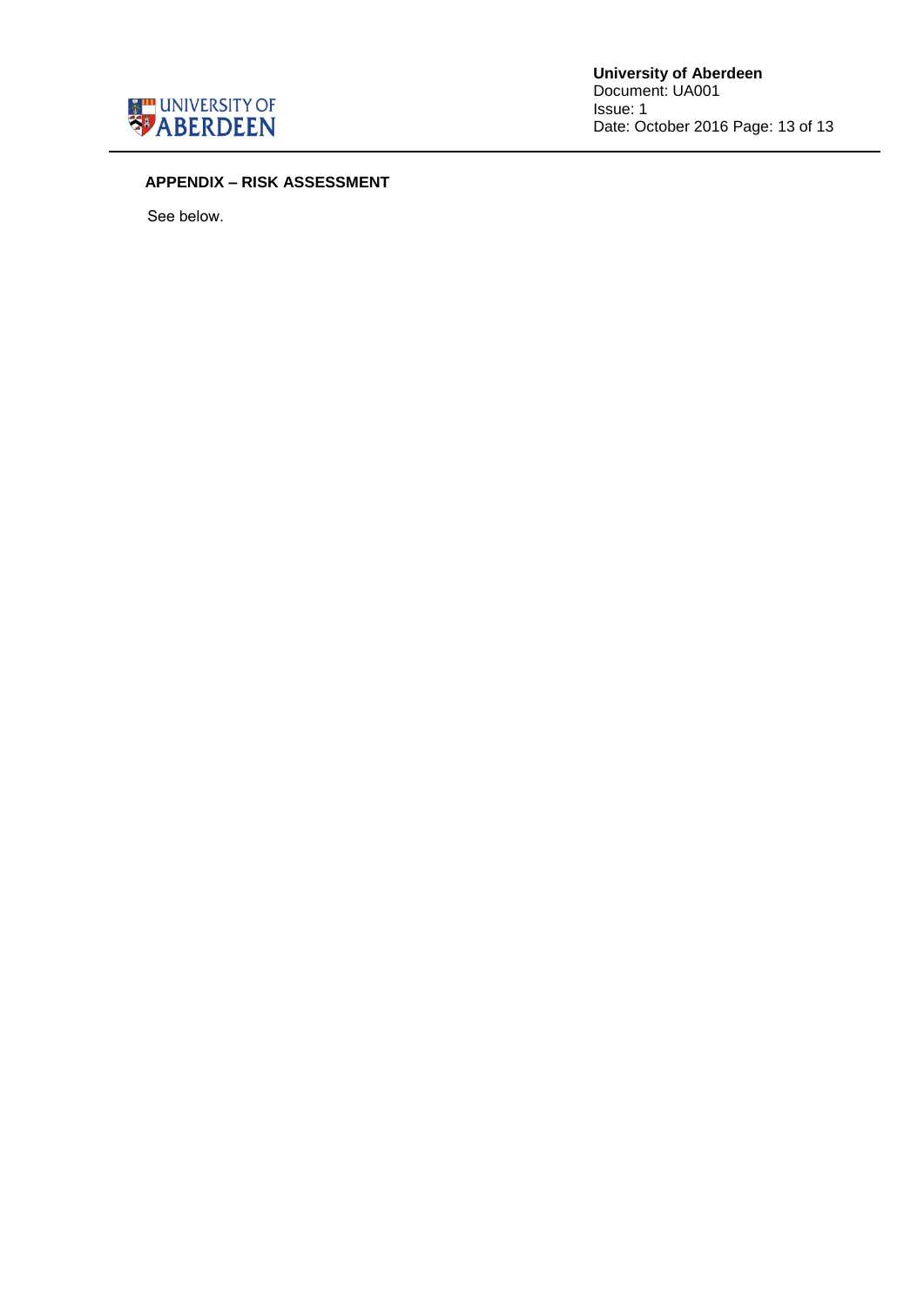

# **UNIVERSITY FIELD TRIP/TRAVEL PLANNING**

| Where is the field trip/travel to?                                      |  |
|-------------------------------------------------------------------------|--|
| When is the field trip/travel taking place? (date and<br>time)          |  |
| Brief outline of the purpose and objectives of the field<br>trip/travel |  |
| Organiser's contact details, email and phone                            |  |
| Will any equipment be required to be taken?                             |  |
| How many people taking part in the field trip/travel?                   |  |
| Who will complete the mandatory insurance form?                         |  |

#### **FIELD TRIP RISK ASSESSMENT TEMPLATE**

The University of Aberdeen has produced this risk assessment template for you to use to assess the risks of your upcoming trip. This an important part of the planning for the trip to ensure, as far as reasonable, the health, safety and wellbeing of those taking part in the trip or travel.

You should use this as a minimum standard. We have already populated the template with some of the more common risks. You need to assess these risks before controls are applied by using the guidance on the attached tab then input what controls you are going to apply. After this you then need to reassess the risks. You must also add to the risks and not just use our most common risks. You also need to consider who may be harmed your volunteers, students, members of the public, University staff, contractors etc.

**Remember - this is your Risk Assessment and should remain a working document to be updated as the trip progresses.**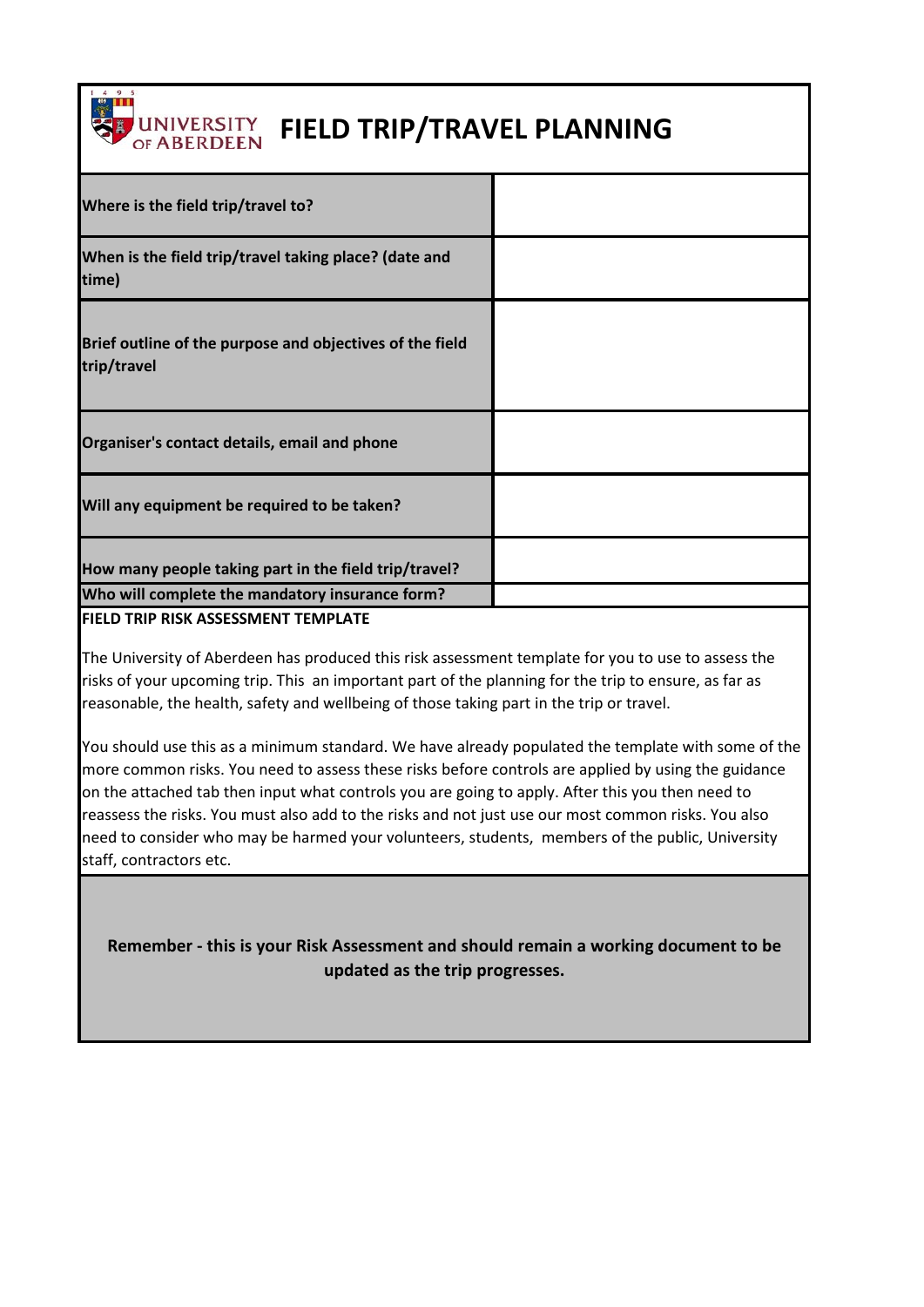# **Risk Assessment of Field Trips/Travel**

## **Step 1: Identify the hazards**

Identification of hazards and potential sources of hazards can be from prior knowledge and understanding or experience or by researching throughly the available data from reliable sources.

Ask your other people what they think. They may have thought about things that are not immediately obvious to you.

Visit the FCO website when travelling overseas to information on any current advice or restrictions. Our own Occupation Health Services or Key Travel can also provide information on likely threats or sceanios. There is also wealth of information available on insurers globecover website.

Check manufacturers' instructions or data sheets for chemicals and equipment as they can be very helpful in spelling out the hazards and putting them in their true perspective.

Remember to think about long-term hazards to health (eg extreme cold/heat or exposure to viruses and insect or animal bites) as well as physical safety hazards.

# **Step 2: Decide who and how they might be harmed and how**

For each hazard you need to be clear about who might be harmed and how they might be harmed; it will help you identify the best way of managing the risk. That doesn't mean listing everyone by name, but rather identifying groups of people by activity or job type.

Remember: some people may have particular requirements, eg new and young workers , migrant workers , locally hired staff or help, new or expectant mothers and people with disabilities may be at particular risk. Extra thought will be needed for some hazards that may well be very unsual in nature and may only be very occasional e.g a particular type of insect or plant or virus.

In each case, think through how they might be harmed, i.e. what type of injury or ill health might occur. For example, some may suffer back injury from repeated lifting of equipment across unfamiliar terrain.

# **Step 3: Evaluate the risks and decide on precautions**

Having identified the hazards, you then have to decide what to do about them. The law requires you to do everything 'reasonably practicable' to protect people from harm. You can work this out for yourself, but the easiest way is to compare what you are doing with good practice.

First, look at what you're already doing, think about what controls you have in place and how it is organised. Then compare this with the good practice and see if there's more you should be doing to bring yourself up to standard. In asking yourself this, consider:

- 1 Can I get rid of the hazard altogether?
- 2 If not, how can I control the risks so that harm is unlikely?

When controlling risks, apply the principles below, if possible in the following order: try a less risky option (eg switch to using a less hazardous chemical); prevent access to the hazard (eg by guarding); organise work to reduce exposure to the hazard (eg put barriers between pedestrians and traffic); issue personal protective equipment (eg clothing, footwear, goggles etc); and provide welfare facilities (eg first aid and washing facilities for removal of contamination).

Improving health and safety need not cost a lot. For instance, placing a mirror on a dangerous blind corner to help prevent vehicle accidents is a low-cost precaution considering the risks. Failure to take simple precautions can cost you a lot more if an accident does happen.

# **Step 4: Record your findings and implement them**

Putting the results of your risk assessment into practice will make a difference when looking after people .

Writing down the results of your risk assessment, and sharing them, encourages you to do this.

When writing down your results, keep it simple, for example 'Tripping over rubbish: bins provided, staff instructed, weekly housekeeping checks'.

We do not expect a risk assessment to be perfect, but it must be suitable and sufficient. You need to be able to show that: a proper check was made; you asked who might be affected; you dealt with all the obvious significant hazards, taking into account the number of people who could be involved; the precautions are reasonable, and the remaining risk is low; and you involved your staff or their representatives in the process.

## **Step 5: Review your risk assessment and update if necessary**

Things are likely to change between first conducting your risk assessment and your field trip/travel. It makes sense therefore, to review what you are doing on an ongoing basis.

Look at your risk assessment and think about whether there have been any changes? Are there improvements you still need to make? Have other people spotted a problem? Have you learnt anything from accidents or near misses? Make sure your risk assessment stays up to date.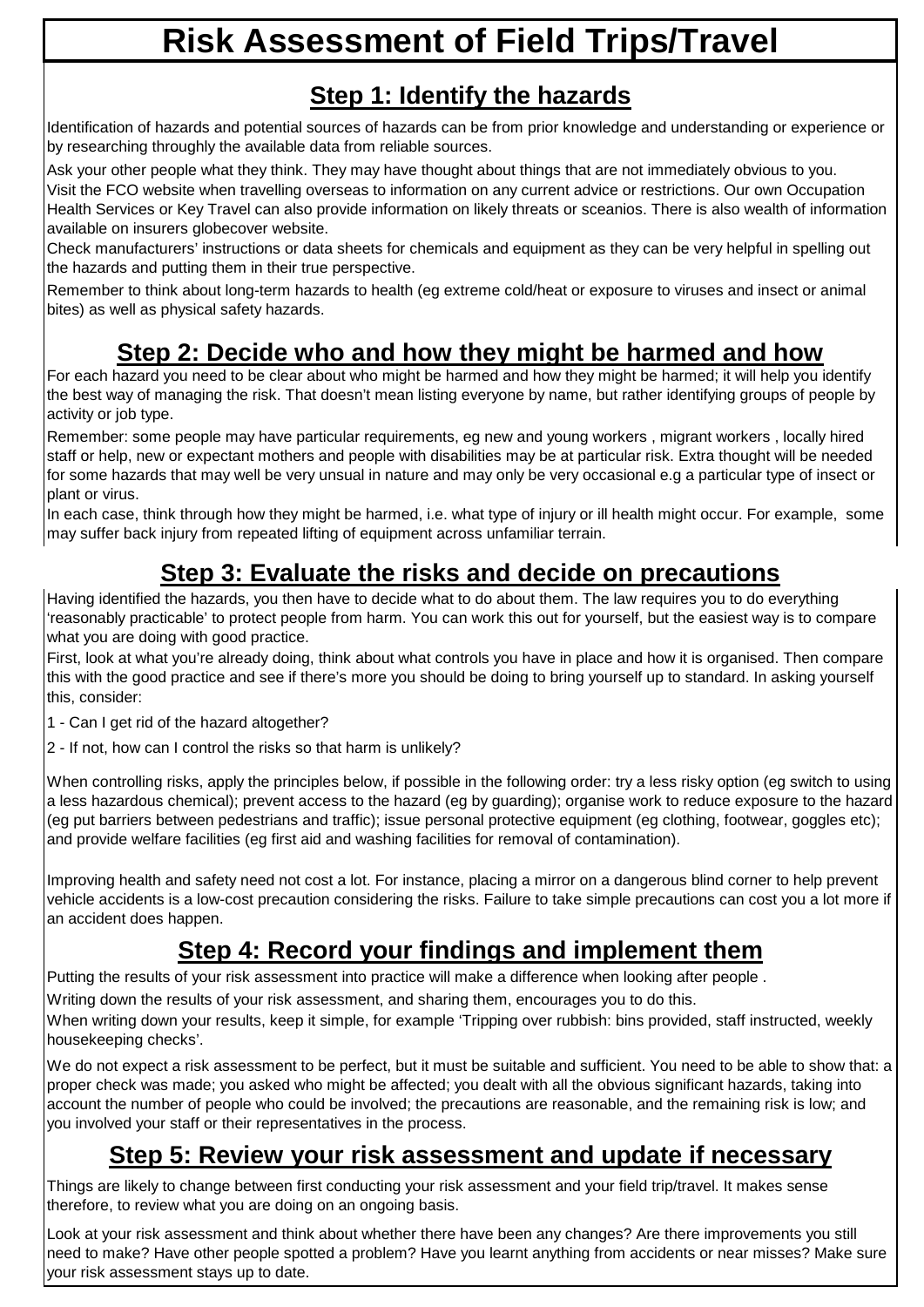

# **RISK ASSESSMENT FOR**

Nov-15

| <b>What is the Hazard?</b> |                                                                 | $\bf{0}$   |                                    |                  |                                                                                                            |            |                                   |                  |  |
|----------------------------|-----------------------------------------------------------------|------------|------------------------------------|------------------|------------------------------------------------------------------------------------------------------------|------------|-----------------------------------|------------------|--|
| <b>Hazard or</b>           | <b>Risk of</b>                                                  | S          | L                                  | <b>RFR</b>       | <b>Control measures or actions to</b>                                                                      | S          |                                   | <b>RRR</b>       |  |
| hazard source              |                                                                 | $(1-5)$    | $(1-5)$<br>Before control measures | $(1-25)$         | reduce the risk                                                                                            | $(1-5)$    | $(1-5)$<br>After control measures | $(1-25)$         |  |
| Example:-Food poisoning    | Example: Staff, students at<br>risk                             | $\sqrt{5}$ | $\sqrt{2}$                         | 10               | Example: All staff and voluteers will have completed a<br>food safety hygiene training course as a minimum | $\sqrt{5}$ | $\mathcal{I}$                     | $\sqrt{5}$       |  |
| Road transport             | Road traffic accident/break<br>down                             |            |                                    | $\boldsymbol{o}$ |                                                                                                            |            |                                   | 0                |  |
| Air transport              | Plane crash or hijack, Deep<br>Vein Thrombosis, air<br>sickness |            |                                    | $\boldsymbol{o}$ |                                                                                                            |            |                                   | 0                |  |
| Water transport            | cap sizing/drowning/ sea<br>sickness                            |            |                                    | $\boldsymbol{o}$ |                                                                                                            |            |                                   | $\boldsymbol{0}$ |  |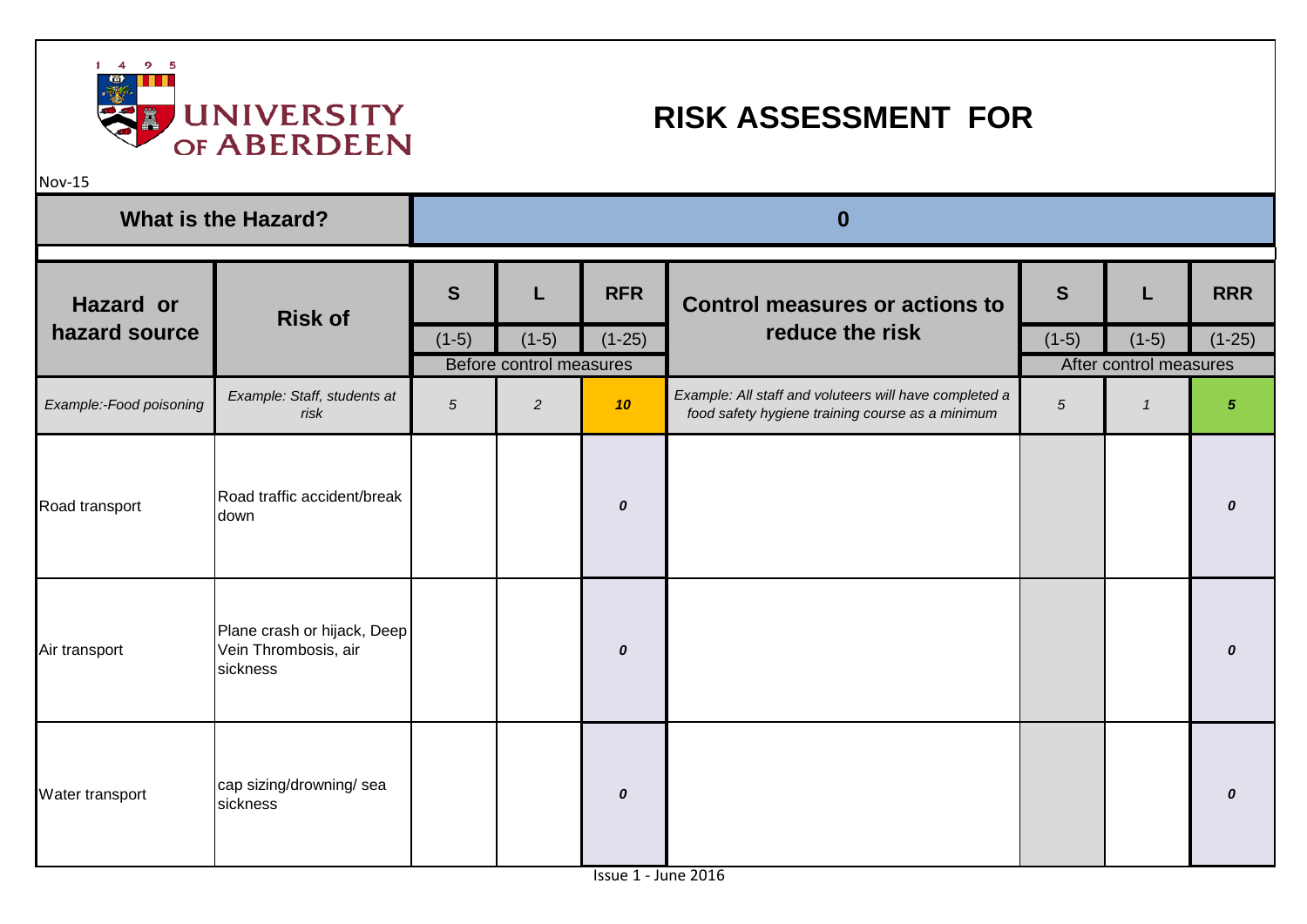| Accomodation           | Inadequate<br>security/inadequate<br>safety/food and hygiene<br>issues |  | $\pmb{o}$ | $\overline{0}$ | 0                  |
|------------------------|------------------------------------------------------------------------|--|-----------|----------------|--------------------|
| Food                   | Food poisoning                                                         |  | $\pmb{o}$ | $\overline{0}$ | $\pmb{\mathit{O}}$ |
| Operating in the Field | Insect or animal bites                                                 |  | $\pmb{o}$ | $\overline{0}$ | 0                  |
| Operating in the Field | Extreme heat or cold                                                   |  | $\pmb{o}$ | $\overline{0}$ | 0                  |
| Operating in the Field | Separation/Lost                                                        |  | $\pmb{o}$ | $\overline{0}$ | 0                  |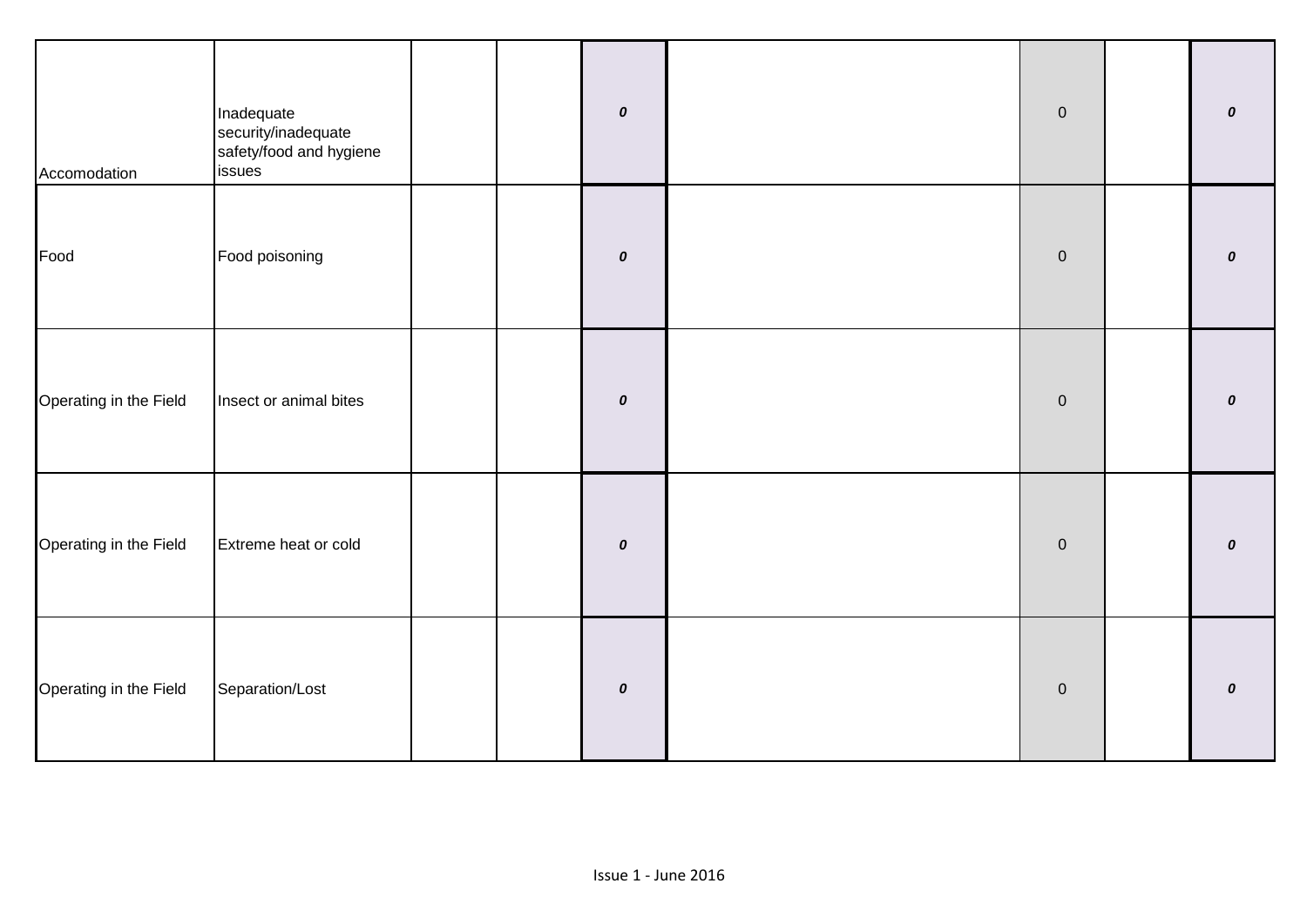| Operating in the Field | Cuts and abrasions                  |  | $\pmb{\mathit{o}}$ | $\overline{0}$ | 0                |
|------------------------|-------------------------------------|--|--------------------|----------------|------------------|
| Operating in the Field | Water borne disease or<br>infection |  | $\pmb{o}$          | $\mathbf 0$    | 0                |
| Operating in the Field | Slips, trips and falls              |  | $\pmb{o}$          | $\pmb{0}$      | $\boldsymbol{o}$ |
| Operating in the Field | Physical and mental<br>exhaustion   |  | $\pmb{o}$          | $\overline{0}$ | $\boldsymbol{o}$ |
| Operating in the Field | Fire                                |  | $\pmb{\mathit{o}}$ | $\overline{0}$ | $\boldsymbol{o}$ |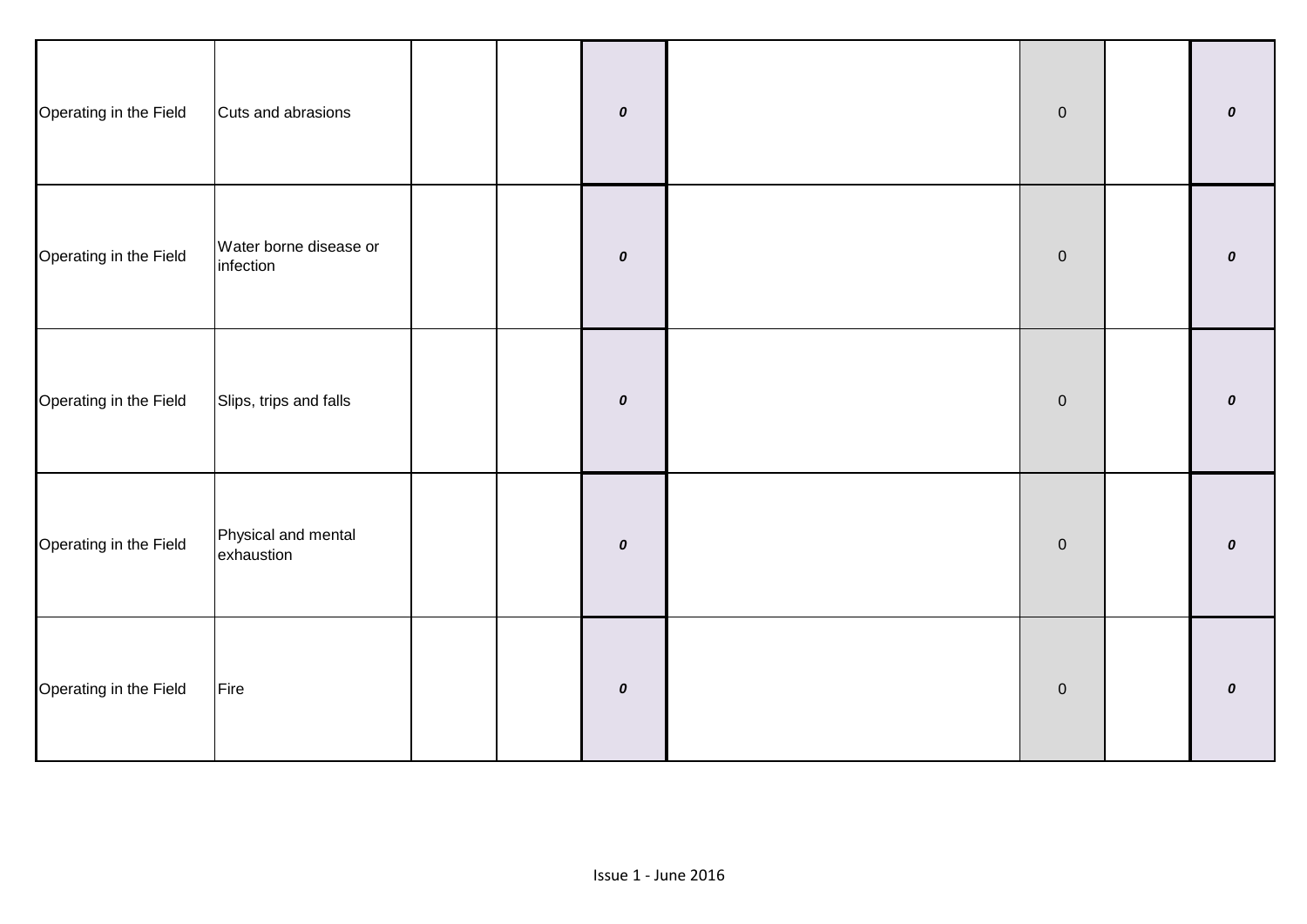| Operating in the Field | Poor sanitation                           |  | $\pmb{\mathit{o}}$ | $\overline{0}$ | 0                |
|------------------------|-------------------------------------------|--|--------------------|----------------|------------------|
| Operating in the Field | Adverse weather, floods,<br>storms etc.   |  | $\pmb{o}$          | $\overline{0}$ | $\pmb{o}$        |
| Operating in the Field | Equipment failure                         |  | $\pmb{o}$          | $\mathbf 0$    | 0                |
| Operating in the Field | Lack of or failure of<br>electrical power |  | $\pmb{o}$          | $\overline{0}$ | 0                |
| Operating in the Field | Complaceny or Horseplay                   |  | $\pmb{\mathit{o}}$ | $\overline{0}$ | $\boldsymbol{o}$ |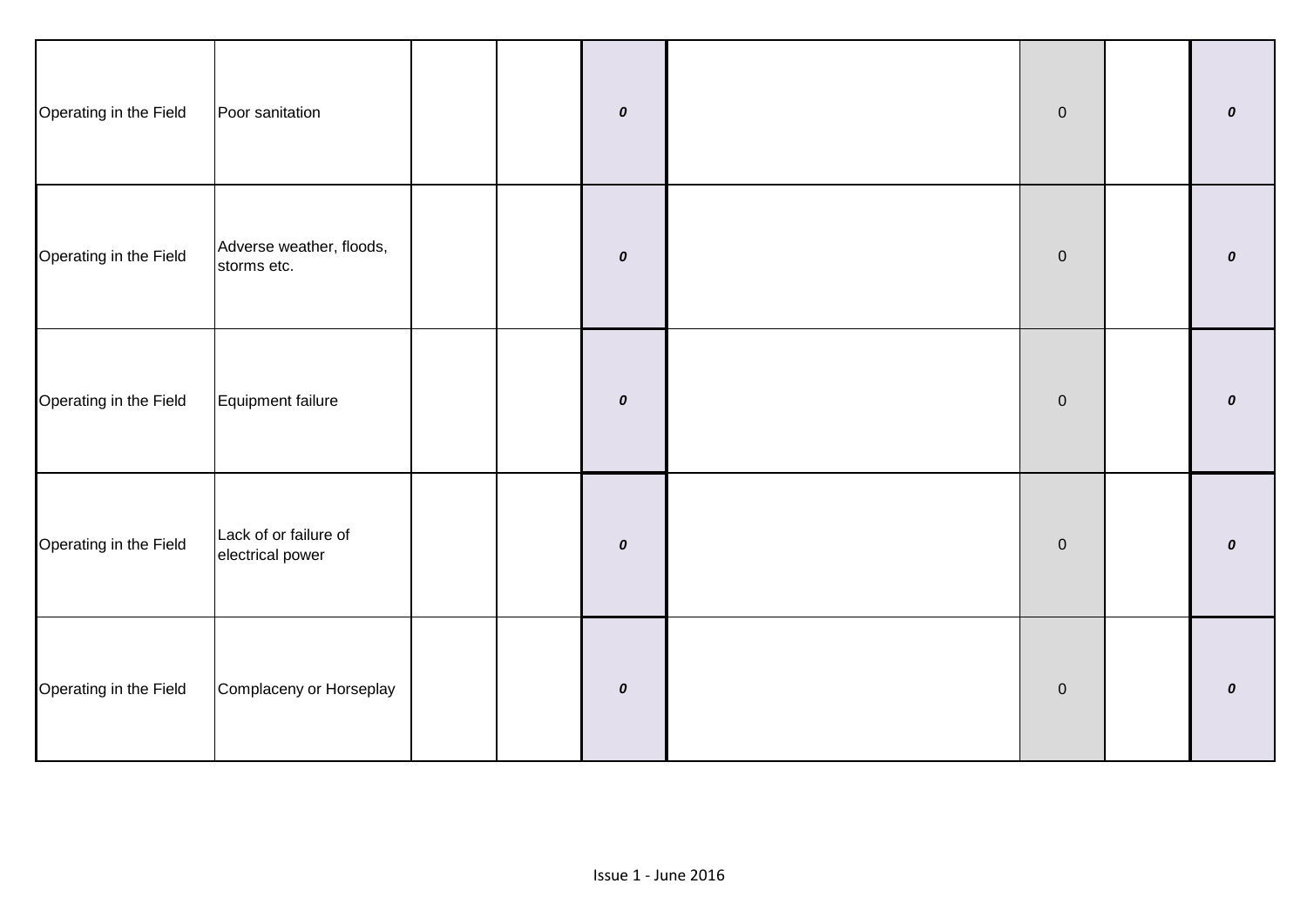| Operating in the Field | Medical condition or<br>emergency |  |  | $\pmb{o}$ |  | $\mathbf 0$ |  | 0 |
|------------------------|-----------------------------------|--|--|-----------|--|-------------|--|---|
| Operating in the Field | Civil unrest or terrorism         |  |  | $\pmb{o}$ |  | $\pmb{0}$   |  | 0 |
| Operating in the Field | Drugs and alcohol abuse           |  |  | $\pmb{o}$ |  | $\mathbf 0$ |  | 0 |
| Operating in the Field | Theft, mugging, assualt           |  |  | $\pmb{o}$ |  | $\mathbf 0$ |  | 0 |
|                        |                                   |  |  |           |  |             |  |   |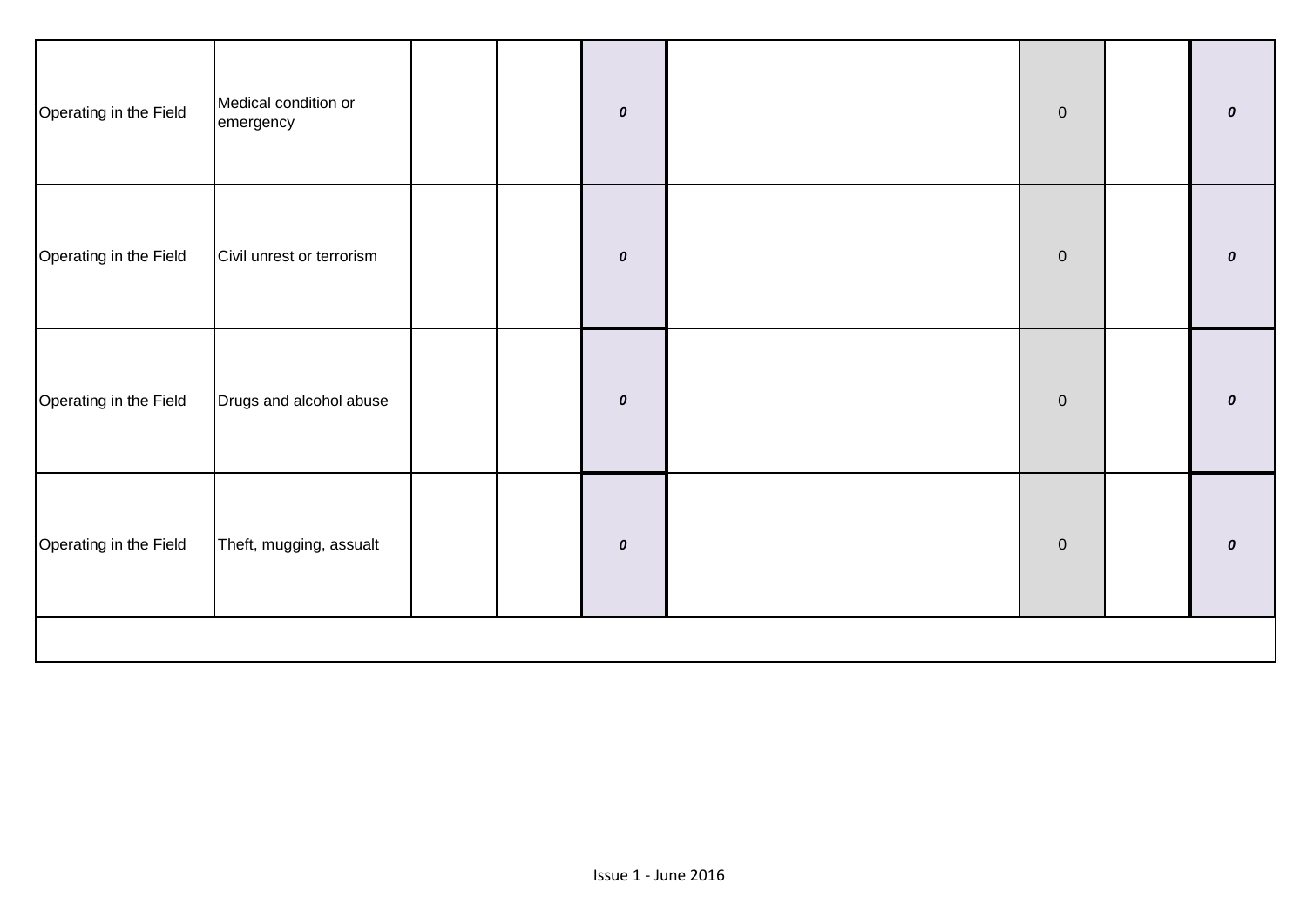### **ACTION PLAN**

Please complete the list below with actions identified above.

| <b>Action</b> | <b>Responsibility</b> | <b>Date</b> |
|---------------|-----------------------|-------------|
|               |                       |             |
|               |                       |             |
|               |                       |             |
|               |                       |             |
|               |                       |             |
|               |                       |             |
|               |                       |             |
|               |                       |             |
|               |                       |             |
|               |                       |             |
|               |                       |             |
|               |                       |             |
|               |                       |             |
|               |                       |             |
|               |                       |             |
|               |                       |             |
|               |                       |             |
|               |                       |             |
|               |                       |             |
|               |                       |             |
|               |                       |             |
|               |                       |             |
|               |                       |             |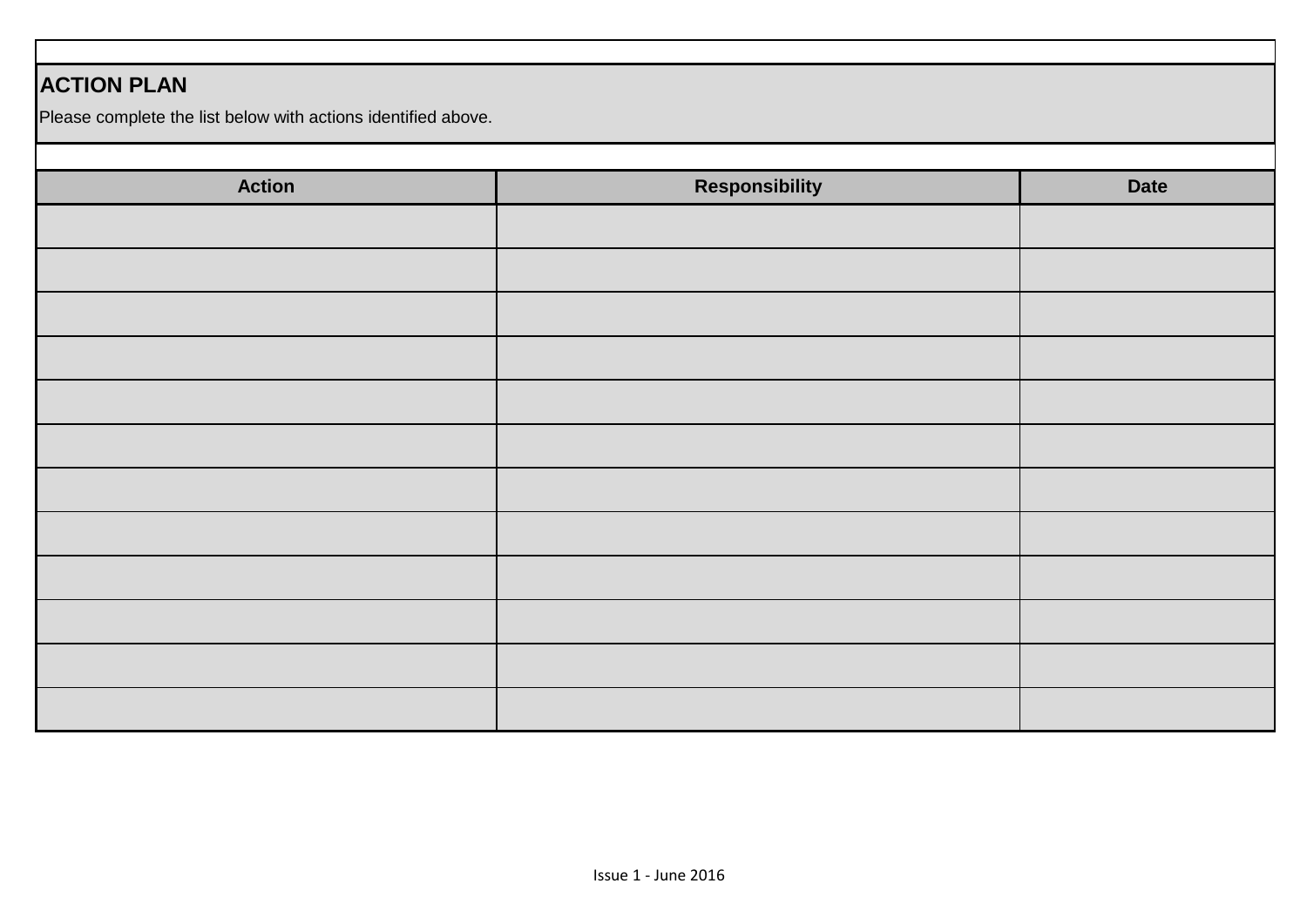|                                                                 |                                                | <b>Severity</b>                                                                     |                                            |                                            |                                                  |                                           |  |  |  |  |
|-----------------------------------------------------------------|------------------------------------------------|-------------------------------------------------------------------------------------|--------------------------------------------|--------------------------------------------|--------------------------------------------------|-------------------------------------------|--|--|--|--|
|                                                                 |                                                | (What could the impact be?) $\rightarrow$ $\rightarrow$ $\rightarrow$ $\rightarrow$ |                                            |                                            |                                                  |                                           |  |  |  |  |
|                                                                 | <b>RISK FACTOR MATRIX</b>                      | 1                                                                                   | 2 <sup>1</sup>                             | $\mathbf{3}$                               | $\overline{\mathbf{4}}$                          | $5\phantom{1}$                            |  |  |  |  |
|                                                                 |                                                | <b>Trivial Injury</b>                                                               | <b>Minor Injury</b>                        | <b>Potential Major</b><br><b>Injury</b>    | <b>Major Injury</b>                              | <b>Fatality</b>                           |  |  |  |  |
|                                                                 | Likelihood                                     | A trivial injury or<br>condition not                                                | A minor injury or<br>condition could occur | A major injury or<br>condition could occur | A major injury or                                | A fatality will occur                     |  |  |  |  |
|                                                                 | (How likely is it to occur)                    | requiring hospital                                                                  | which may require                          | resulting in an over                       | condition will occur<br>unless risk controls are | unless robust risk<br>controls are put in |  |  |  |  |
| $\downarrow \  \  \downarrow \  \  \downarrow \  \  \downarrow$ |                                                | treatment could<br>occur                                                            | minor hospital<br>treatment                | seven days absence<br>from work            | put in place                                     | place                                     |  |  |  |  |
|                                                                 | <b>Certain</b>                                 | 5                                                                                   | 10                                         | 15                                         | 20                                               | 25                                        |  |  |  |  |
| $5\phantom{1}$                                                  | It will almost certainly<br>occur?             | <b>LOW</b>                                                                          | <b>MEDIUM</b>                              | <b>HIGH</b>                                | <b>HIGH</b>                                      | <b>HIGH</b>                               |  |  |  |  |
|                                                                 | <b>Frequent occurrence</b>                     | 4                                                                                   | 8                                          | 12                                         | 16                                               | <b>20</b>                                 |  |  |  |  |
|                                                                 | It could occur on a<br>regular basis?          | <b>LOW</b>                                                                          | <b>MEDIUM</b>                              | <b>HIGH</b>                                | <b>HIGH</b>                                      | <b>HIGH</b>                               |  |  |  |  |
|                                                                 | <b>Likely occurrence</b>                       | $\overline{3}$                                                                      | 6                                          | 9                                          | 12                                               | 15                                        |  |  |  |  |
| $\mathbf{3}$                                                    | It could occur but not on<br>a regular basis?  | <b>LOW</b>                                                                          | <b>MEDIUM</b>                              | <b>MEDIUM</b>                              | <b>HIGH</b>                                      | <b>HIGH</b>                               |  |  |  |  |
|                                                                 | <b>Occasional occurrence</b>                   | $\overline{2}$                                                                      | $\overline{\mathbf{4}}$                    | $6\phantom{1}6$                            | 8                                                | 10                                        |  |  |  |  |
| $\overline{2}$                                                  | It is unlikely to occur but<br>it is possible? | <b>LOW</b>                                                                          | <b>LOW</b>                                 | <b>MEDIUM</b>                              | <b>MEDIUM</b>                                    | <b>MEDIUM</b>                             |  |  |  |  |
|                                                                 | Improbable occurrence                          | 1                                                                                   | $\overline{2}$                             | 3                                          | Δ                                                | 5                                         |  |  |  |  |
|                                                                 | It is very unlikely to<br>occur?               | <b>LOW</b>                                                                          | <b>LOW</b>                                 | <b>LOW</b>                                 | <b>LOW</b>                                       | <b>LOW</b>                                |  |  |  |  |